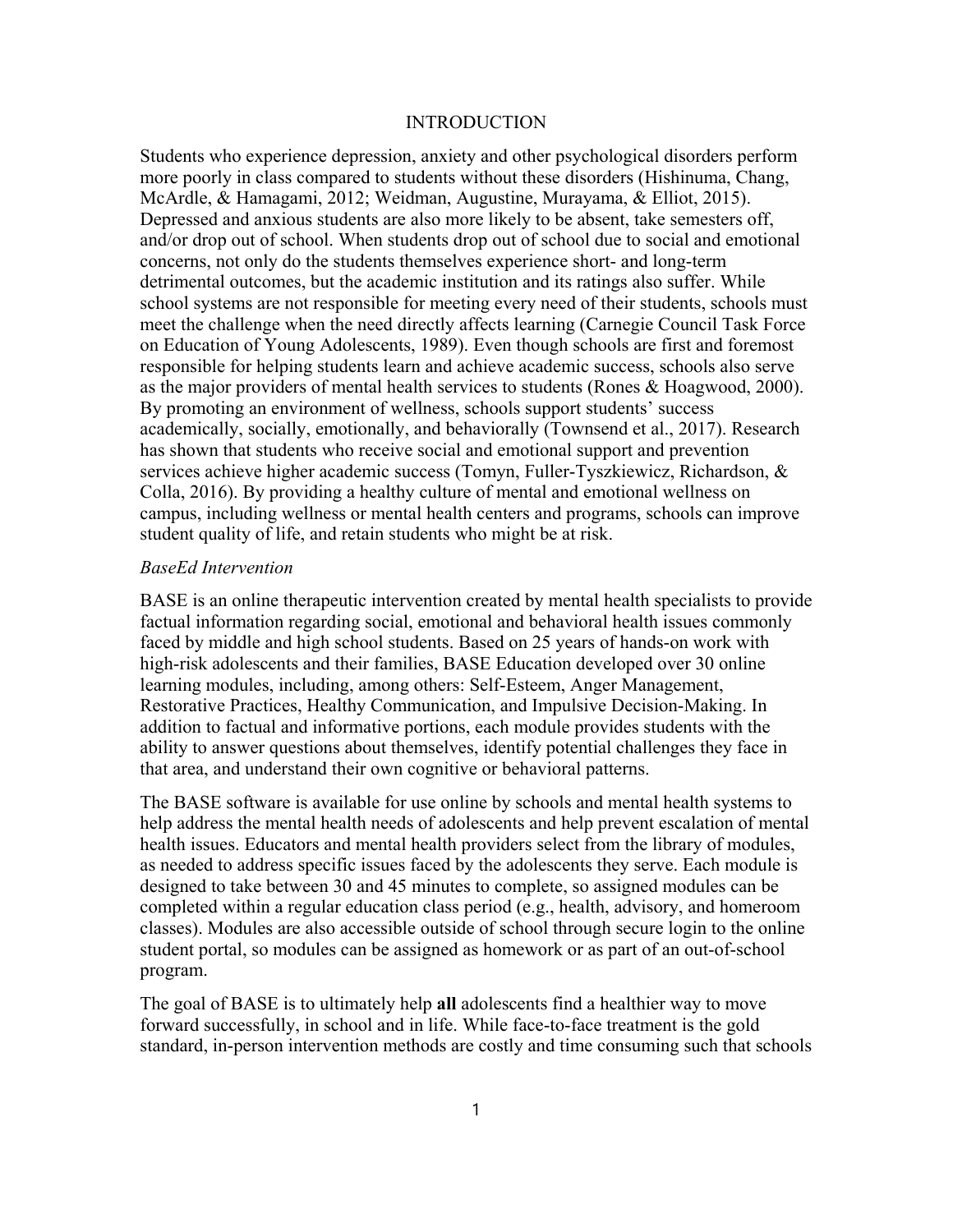have difficulty addressing the needs of students with high need, much less applying preventive methods more universally. The BASE online self-paced modules offer an affordable and feasible means of reaching more students for broad positive impact. Further, technology is ubiquitous for our students today and students may feel more comfortable expressing their thoughts and feelings and learning about mental health issues behind a screen. The online modules create a safe place for adolescents to explore these issues and access information prepared by mental health specialists.

The goal of this research study was to conduct a school-based trial to establish initial evidence of the efficacy of BASE Education's online learning program for improving students' social, emotional, and behavioral functioning at school. For the proposed project, we selected a subset of five generally applicable online learning modules (see **Table 2** below) and tested changes over time as a function of intervention delivery in the classroom setting with middle school students (grades 6 through 8). This pilot test of BASE was conducted using a universal classroom-based study design, through which homeroom and academic advisory classroom teachers administered the BASE online learning modules with their students over the course of five weeks.

## **METHODS**

## *Participants*

School districts were recruited nationally by BASE Education through email distribution of study information. Of those districts that expressed interest, two provided a signed letter of commitment by the given deadline: one in Missouri and one in Colorado. Once IRB approval was obtained, district-established guidelines for research were followed (e.g., review by district-level personnel), including research materials compliant with district requirements. Following district-level approval, school district personnel distributed information describing the BASE Education project and requirements to eligible middle school teachers (i.e., homeroom and academic advisory teachers of  $6<sup>th</sup>$  – 8<sup>th</sup> grade students).

**Educator Sample**. Middle school teachers in the two participating schools received detailed information via email describing the study goals and consent procedures including a link to a secure online educator consent form and demographic survey. A total of 22 educators participated in the study with 45% at School 1 and 55% at School 2. Of the participating teachers, 27% taught  $6<sup>th</sup>$  grade, 27% taught 7<sup>th</sup> grade, 32% taught  $8<sup>th</sup>$ grade, with  $14\%$  teaching a combined  $7<sup>th</sup>/8<sup>th</sup>$  grade classroom. The majority of teachers (55%) had 3-5 years of teaching experience with 23% having taught only 1-2 years and 13% having taught 11 or more years. The average age of teachers was 32 years (SD  $=$ 9.69; range from 22 to 62 years of age). Participating teachers were 41% male and represented an approximate demographic spread of 27% African American or Black, 73% Caucasian or White, with 100% reported Non-Hispanic ethnicity.

**Student Sample.** Participating educators distributed parent permission materials to all students in their classrooms. Teachers sent paper packets home with students and/or emailed an online survey link to parents (as determined by school administrators) to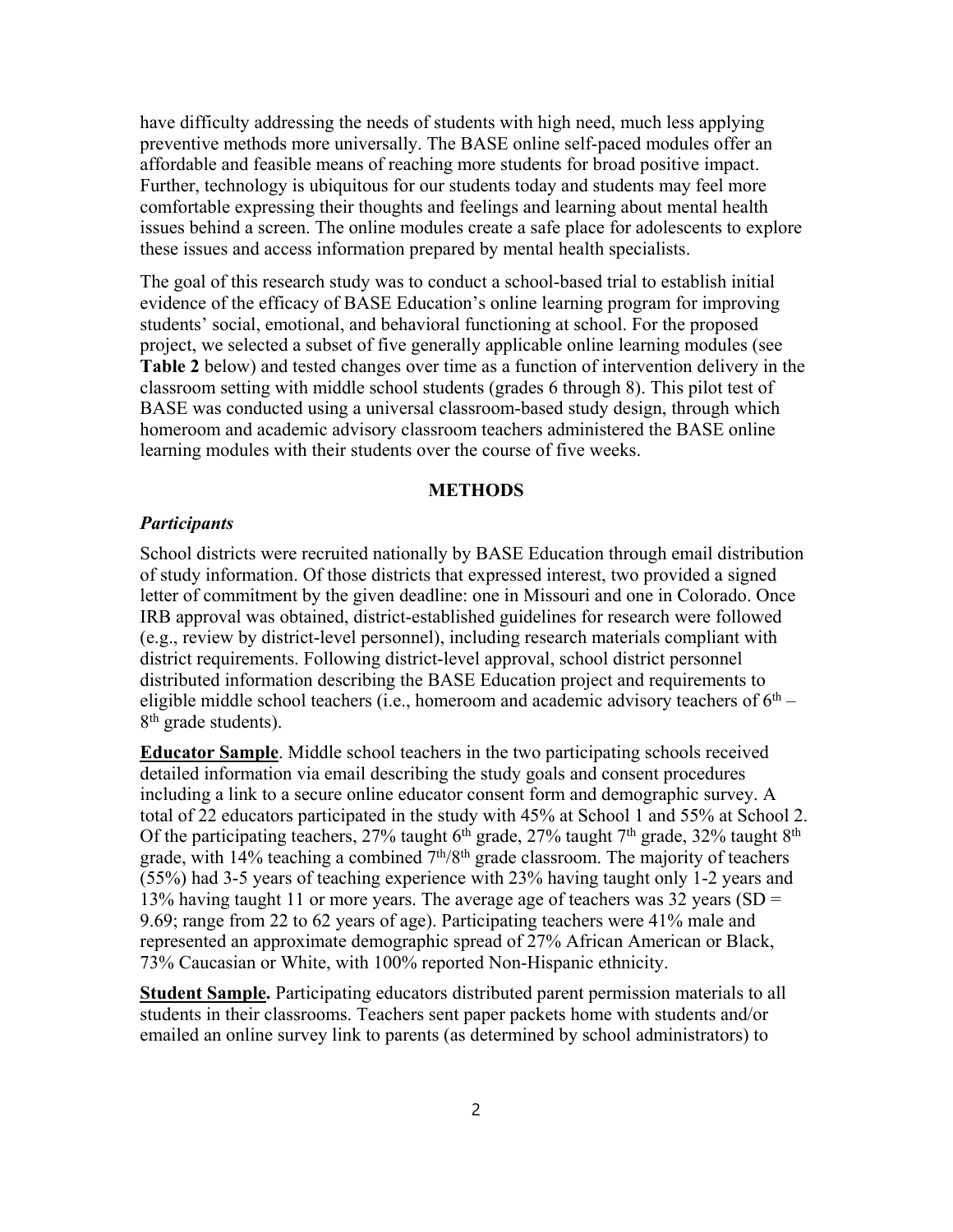share study details, project contact information, parent permission forms (as required by the school district), and an envelope for returning signed consent paper forms to the school. Parents were given 2 weeks to return the permission forms indicating whether or not they wanted their child to participate in the pilot test. Of the total pool of students across the 22 participating classrooms, parent permission for participation in the research was obtained for 368 youth (approximately 69% of the total student population across these classrooms) and, of these students with parental permission, 304 youth assented (83%) to participate in the research project.

**Attrition:** Over the course of the research study, 10 students (3%) failed to complete study activities or dropped out of the study due to transferring schools. Chi-square analyses revealed no significant differences by demographic characteristics for those students who remained in the sample versus those who attrited. Further, a Multivariate Analysis of Variance (MANOVA) revealed no significant differences across these groups for outcome measures at baseline (pre-intervention).

Therefore, the final sample included 294 middle school students who completed the research study. **Table 1** summarizes the demographic characteristics of the student sample. Across our two schools, 43% of students attended School 1 and 57% of students attended School 2. Of the participating youth,  $34\%$  were in 6<sup>th</sup> grade,  $29\%$  were in 7<sup>th</sup> grade, and 37% were in  $8<sup>th</sup>$  grade with an average age of 12.62 (SD = 0.73) and ranging from 12 to 17 years of age. The youth sample was 52% female with an approximate racial distribution of 45% African American or Black, 38% Caucasian or White, 5% Asian or Pacific Islander, and 12% Other racial subgroup (e.g., multiracial, American Indian, unknown). Nearly half of the student sample (45%) reported Hispanic ethnicity.

| <b>Characteristic</b> | Category                      | N   | <b>Percent of sample</b> |
|-----------------------|-------------------------------|-----|--------------------------|
| <b>School</b>         | School 1                      | 127 | 43%                      |
|                       | School 2                      | 167 | 57%                      |
| Grade                 | $6th$ grade                   | 100 | 34%                      |
|                       | $7th$ grade                   | 84  | 29%                      |
|                       | 8 <sup>th</sup> grade         | 110 | 37%                      |
| Gender                | Male                          | 140 | 48%                      |
|                       | Female                        | 154 | 52%                      |
| Race                  | <b>African American/Black</b> | 132 | 45%                      |
|                       | White                         | 110 | 38%                      |
|                       | Asian or Pacific Islander     | 14  | $5\%$                    |
|                       | Other                         | 38  | 12%                      |
| <b>Ethnicity</b>      | Hispanic                      | 125 | 44%                      |
|                       | Non-Hispanic                  | 169 | 56%                      |

*Table 1. Student Sample Demographic Distributions*

**Sample by Condition**. Assignment to treatment vs. control conditions occurred at the classroom-level to ensure students within a participating classroom were consistently assigned to a single study condition (to minimize contamination effects within classroom). Given recruitment of classrooms occurred on a rolling basis over several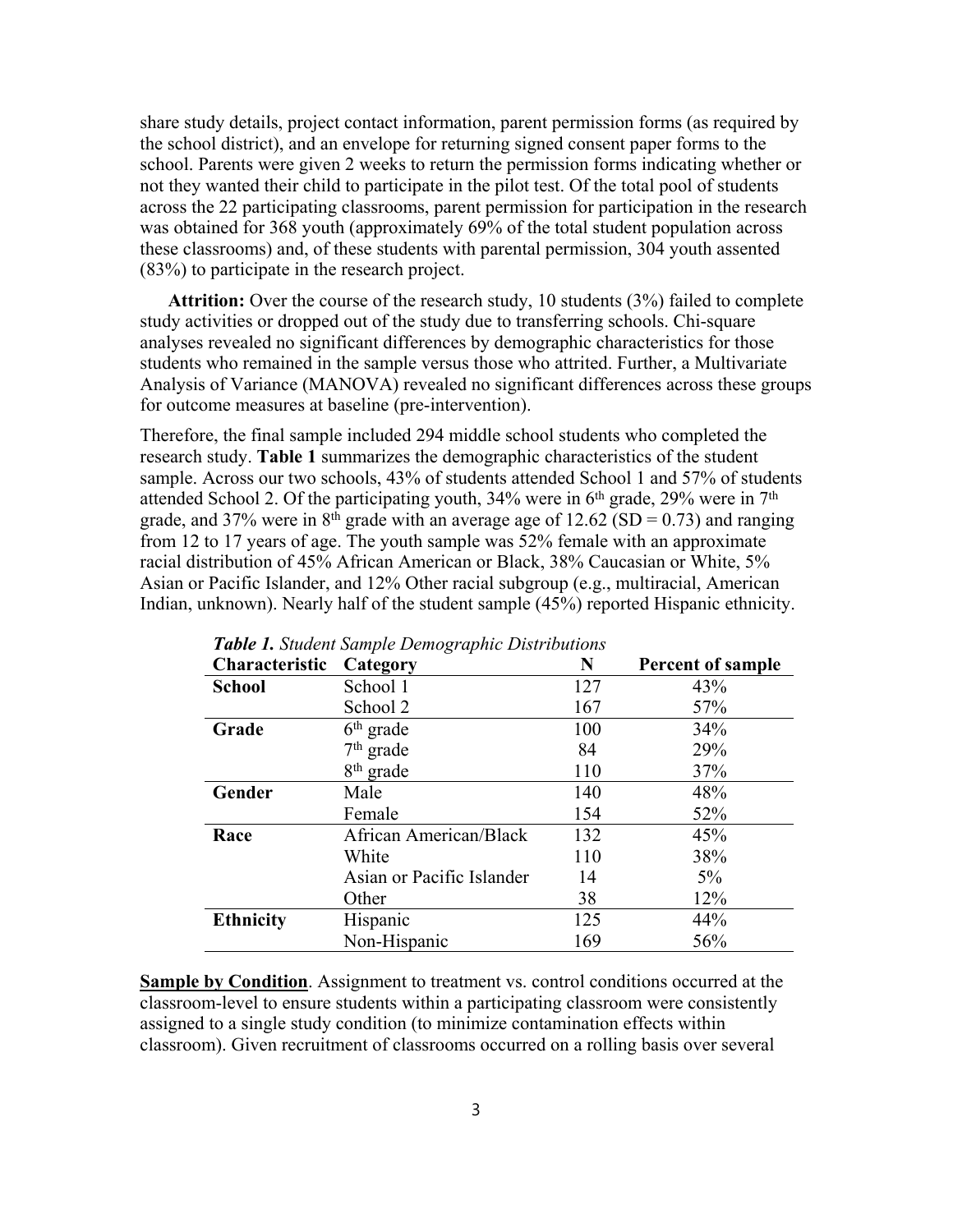weeks, classrooms were randomly assigned to the BASE intervention condition (BASE) or to the waitlist control condition (CO) as they were entered into the study. In the end, 11 classrooms were assigned to each condition with a total of 155 students (52%) assigned to BASE and 139 students (48%) assigned to CO. Chi-square analyses revealed no significant gender, race, ethnicity, or school differences across the BASE and CO conditions.

However, randomization at the classroom level resulted in more  $8<sup>th</sup>$  grade students being assigned to the BASE condition ( $N = 72, 63\%$ ) compared to 6<sup>th</sup> and  $7<sup>th</sup>$  grade students (N  $= 49, 49\%$  and N = 38, 43%, respectively;  $X^2_{(2)} = 9.26$ , p<.01). This incongruence may have occurred because several classrooms in our sample included students from multiple grade levels.

## *Procedures*

Precautions were taken to ensure study ethics and protection of human subjects. The study protocol was approved by 3C Institute's institutional review board (IRB). Parent consent and youth assent were obtained from all participants prior to participation. All parts of the study were completed online through a secure project website.

**Training**. Prior to study implementation, all participating teachers attended an informational session (90-minute online webinar for each school). During this session, BASE Education staff trained teachers and other school personnel in use of the BASE Education program, including the implementation schedule and oversight procedures for the pilot study. Then, 3C Institute research staff shared information regarding data collection procedures with expected time requirements and deadlines for study tasks. Procedures for ensuring security of the collected data were also reviewed.

**Data Collection**. Following consenting and condition assignment, teachers and students completed a set of online surveys prior to beginning the intervention period (i.e., baseline). The baseline survey included several demographic questions (for students) and a set of outcome surveys. Participating teachers and students were given 4 weeks to complete the baseline assessment. Then, during the 4 weeks following the intervention period, teachers and students completed post-intervention surveys, using the same set of outcome measures and data collection procedures.

**Intervention**. Teachers and students in the BASE condition completed five online learning modules (Self-Esteem, Digital Citizenship, Bullying/Cyber Bullying, Motivation, and Future Goals; see **Table 2**) as part of their regular classroom activities whereas CO teachers and students completed typical classroom activities with no access to the online learning modules. Research staff emailed secure login information to teachers assigned to the BASE condition who then distributed these to each of their students so they could access and complete the program.

It is important to note that **all** students in the treatment classrooms completed the BASE program, but study data was collected and analyzed only for those students with parental consent and student assent to participate in the research. During the intervention period,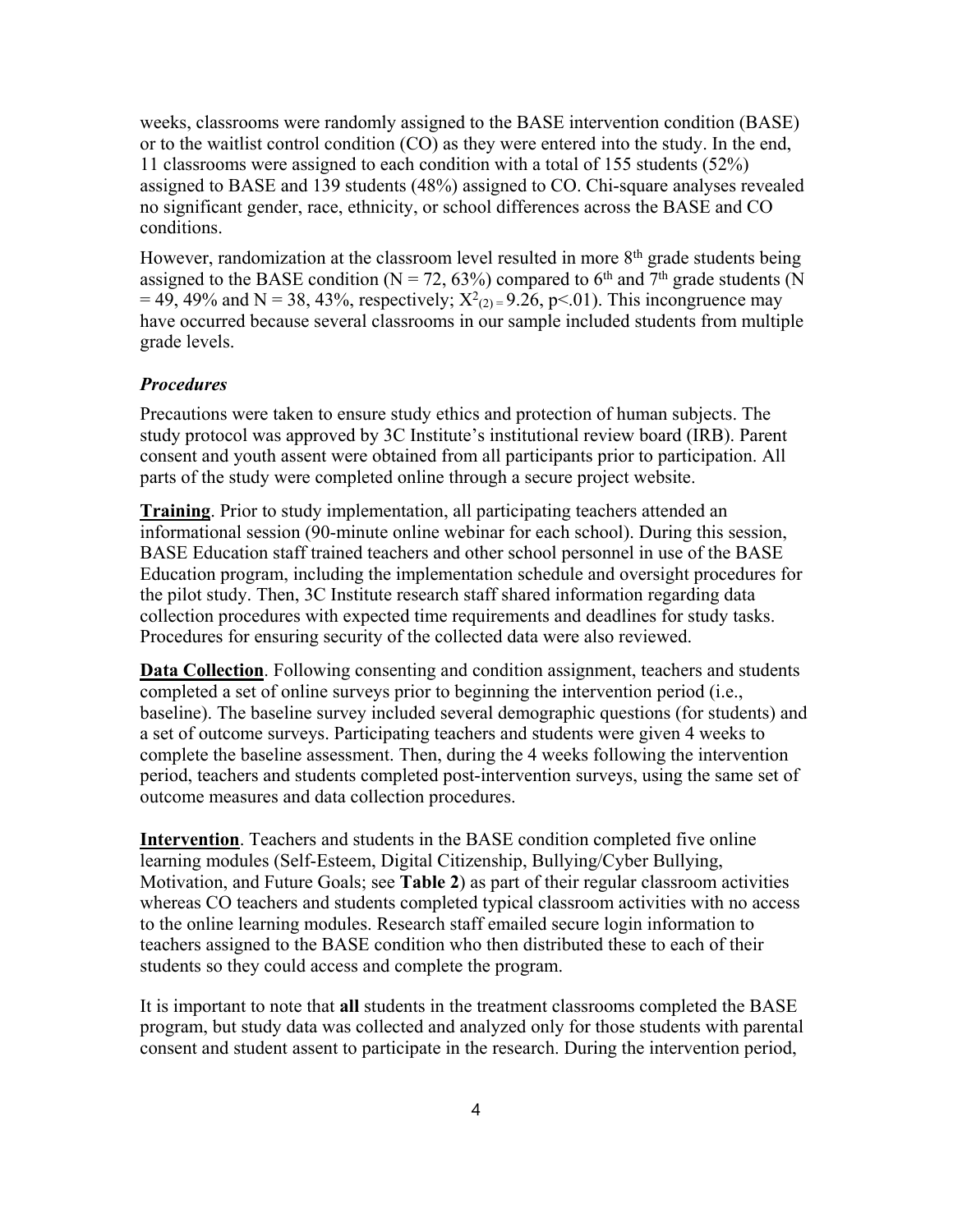students completed five BASE modules over a 5-week intervention period (one per week). At the start of each week, research staff emailed BASE teachers with a study timeline update and descriptions of their activities for that week. At the end of each week, research staff emailed the BASE teachers an update of their students' progress in the assigned module(s). At the end of the study period, all classrooms (BASE and CO) had open access to the online BASE modules.

**Table 2** provides a listing of the order of BASE modules completed during each week of the intervention along with specific topics covered within each module. Completion time for students was expected to be between 30 to 45 minutes per week.

| <b>Intervention</b> | <b>BASE Module</b>     | <b>Learning Topics Covered</b>                                                                                                                                                                                                                             |
|---------------------|------------------------|------------------------------------------------------------------------------------------------------------------------------------------------------------------------------------------------------------------------------------------------------------|
| Week                | <b>Assignment</b>      |                                                                                                                                                                                                                                                            |
| Week 1              | Self-Esteem            | Defines self-esteem, outlines categories of self-<br>esteem, discusses how to develop a stronger sense<br>of self, explores possible barriers to success, and<br>provides tools to overcome challenges and reviews<br>a plan for the future.               |
| Week 2              | Digital Citizenship    | Discusses safety in the use of technology and<br>outlines appropriate behavior in the digital world,<br>including cell phone use, texting, social media, and<br>all facets of cyber behavior.                                                              |
| Week 3              | Bullying/Cyberbullying | Discusses different forms of bullying and explores<br>ways to keep safe and avoid bullying.                                                                                                                                                                |
| Week 4              | Motivation             | Defines motivation, outlines the various types,<br>explores barriers to success, provides tools to<br>overcome challenges, and discusses ways to<br>improve motivation and plan for the future.                                                            |
| Week 5              | <b>Future Goals</b>    | Defines what it means to have goals, highlights the<br>benefit of being focused, helps the student create a<br>vision for one's self, discusses strategies to stay on<br>task, explores barriers to success, and provides<br>tools to overcome challenges. |

*Table 2. Intervention schedule of BASE online module completion with learning topics*

### *Measures*

**Teacher Measures**. During consenting procedures, teachers completed a brief demographics questionnaire regarding their age, gender, race, ethnicity, level of education, vocational information, and classroom grade-level(s). At both baseline and post-assessment, teachers completed an online survey assessing their students' current level of school-based adjustment using a modified version of the *Engagement vs. Disaffection for Learning Scale* (EvsD; Wellborn, 1991; Skinner, Kindermann, & Furrer, 2009). The EvsD includes 20 items on which teachers rated each participating student on a 4-point scale (1=Not at All True to 4=Very True) to indicate how true that item is currently (within past 2 weeks). For this study, items were adapted to be more generally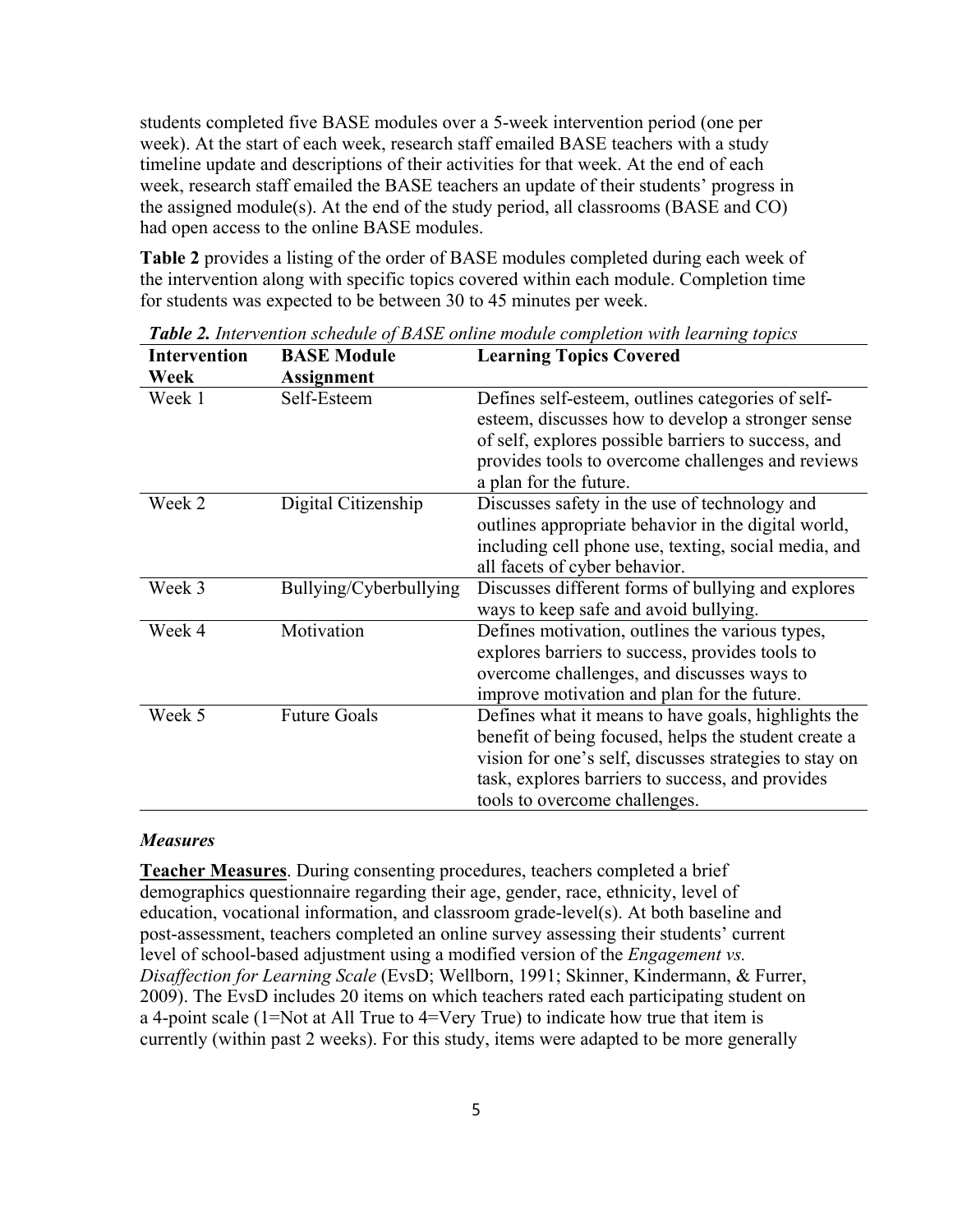applicable to middle school teacher observations of students regarding overall school engagement. This measure includes two broadband scales of *Engagement* and *Disaffection* which are further subdivided as behavioral or emotional resulting in four subscales (5 items each): Behavioral Engagement (e.g., '*This student works as hard as he/she can*'), Emotional Engagement (e.g., '*This student is enthusiastic*'), Behavioral Disaffection (e.g., '*This student comes unprepared to school*'), and Emotional Disaffection ('*In school, this student seems unhappy*'). Mean score were generated for each subscale where higher scores indicated higher engagement and higher disaffection, respectively. Each subscale showed high internal consistency with Cronbach alphas ranging from .80 for Emotional Disaffection to .96 for Behavioral Engagement.

**Student Measures**. At baseline, students reported basic demographic information, including age, grade, gender, race, and ethnicity. At both baseline and post-assessment, students completed a set of eight brief online surveys assessing their school-based and personal adjustment at school (i.e., student self-perception measures), as well as their knowledge of content covered in the assigned BASE modules. These outcome measures were chosen to reflect those attributes and skills expected to be impacted by participation in the BASE intervention.

The following areas were assessed using the indicated measure(s).

**School Emotional Engagement (SEE)**: Students were asked to complete the *School Emotional Engagement Scale* (Wang, Willett, & Eccles, 2011) to assess their feelings of interest in, enjoyment with, and value of school learning. Consisting of 5 items, rated on a 5 point Likert scale (1=Strongly Disagree to 5=Strongly Agree), higher scores indicates higher levels of emotional engagement in school (e.g., '*I feel close to people in this school*). This scale demonstrated high internal consistency at baseline and postintervention assessments (Cronbach's  $\alpha$  = .80 and .87, respectively).

**Future Aspirations (FA)**: Students completed the 5-item Future Aspirations/Goals subscale of the *Student Engagement Instrument* (Appleton, Christenson, Kim, & Reschly, 2006) to assess cognitive and psychological aspects of student engagement in school as it relates to their future success (e.g., '*School is important for achieving my goals*). Items were rated on a 4 point Likert scale ranging from Strongly Disagree (1) to Strongly Agree (5). This subscale showed high internal consistency at baseline and postintervention ( $\alpha$  = .84 and .88, respectively).

**Academic Motivation (AM)**: Students completed the 4-item Intrinsic Motivation toward Accomplishment subscale of the *Academic Motivation Scale* (Vallerand, Pelletier, Blais, Briere, Senecal, & Vallieres, 1992). Items were rated on a 7-point scale (1=Does not correspond at all to 7=Corresponds exactly), with higher scores indicating higher levels of intrinsic academic motivation (e.g., '*In school, it makes me happy when I do better than I thought I could*'). Items were adapted to be more developmentally appropriate for middle student participants. High internal consistency for this subscale was found at baseline and post-intervention (Cronbach's  $\alpha$  = .84 and .85, respectively).

**School social connectedness (SSC)**: Students completed the *Loneliness and Social Dissatisfaction* measure to assess their level of social connectedness at school (Asher,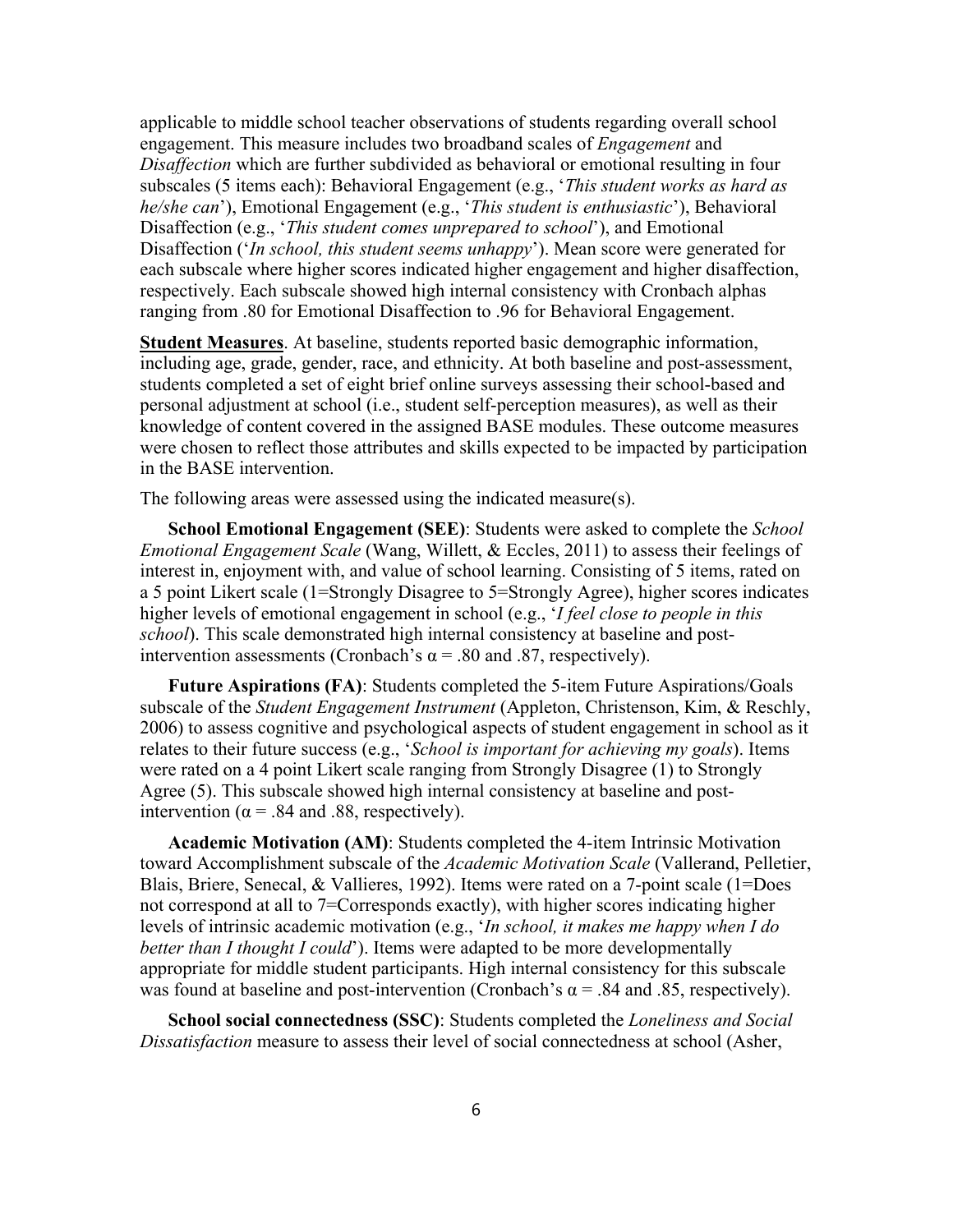Hymel, & Renshaw, 1984). To reduce participant burden, students were asked to complete the 9 negatively worded items (as recommended by Ebesutani et al., 2012) (e.g., '*I feel alone at school*'). For each item, students indicated how true that item was for them on a 5-point scale from Always True (1) to Not True at All (5). A mean score was calculated so that higher scores indicated greater school social connectedness. High internal consistency was found for this scale at baseline and post-intervention ( $\alpha = .88$ ) and .89, respectively).

**Self-Efficacy (SE)**: Students completed a self-report measure of their self-efficacy using the *New General Self-Efficacy Scale* (NGSES; Chen, Gully, & Eden, 2001). The NGSES was developed to address the need for a general self-efficacy measure with both divergent and predictive validity. It is comprised of 8 items, each rated on a 5-point scale (1=Strongly Disagree to 5=Strongly Agree), with higher scores indicating a greater sense of self-efficacy (e.g., '*In general, I think that I can obtain outcomes that are important to me*'). This scale demonstrated excellent internal consistency at baseline and postintervention ( $\alpha$  = .91 and .92, respectively).

**School-based adjustment**: To assess students' behaviors and social-emotional adjustment at school, students completed two subscales of the *My Resiliency Factors*  (MRF; DeRosier & Raab, 2011; DeRosier, Craig, & Leary, 2012). The MRF is a brief behavioral self-assessment tool designed to measure psychological and social factors that contribute to adolescents' ability to handle daily life stressors, such as positive attitudes and emotion regulation. Two subscales were completed by students: Cognitive Style (**CS**; 6 items; e.g., '*When bad things happen, I know things will get better*', '*I'm able to set realistic goals for myself*') and Life Skills (**LS**; 8 items; '*I'm flexible and able to adapt to changes*', '*I can control my emotions and behavior even when upset*'). Items were rated on a 4-point scale (1=Not at All/Never True About Me to 4=Very/Almost Always True About Me). Both of these subscales showed high internal consistency at baseline and post-intervention (Cognitive style  $\alpha = .83$  and .84, respectively; Life skills  $\alpha = .80$ and .81, respectively).

**Student knowledge of BASE module content (KNOW)**: Research staff and BASE Education content experts created a set of 25 multiple-choice items (5 per module) to assess student's knowledge of content areas and topics covered within the five BASE Education online learning modules: (1) Self-Esteem, (2) Digital Citizenship, (3) Bullying/Cyber Bullying, (4) Motivation, and (5) Future Goals. At each time point, the percent correct across items was calculated for each student (range of 0% to 100%).

**Software Usage**. Throughout the intervention period, data regarding the BASE students' usage of the online learning modules was collected, including dates of login, which modules were accessed each week, the number of minutes spent completing each module, and the number of modules completed.

#### **RESULTS**

### *Descriptive Analyses*

**Inter-correlations among Outcomes**. Correlational analyses were conducted to examine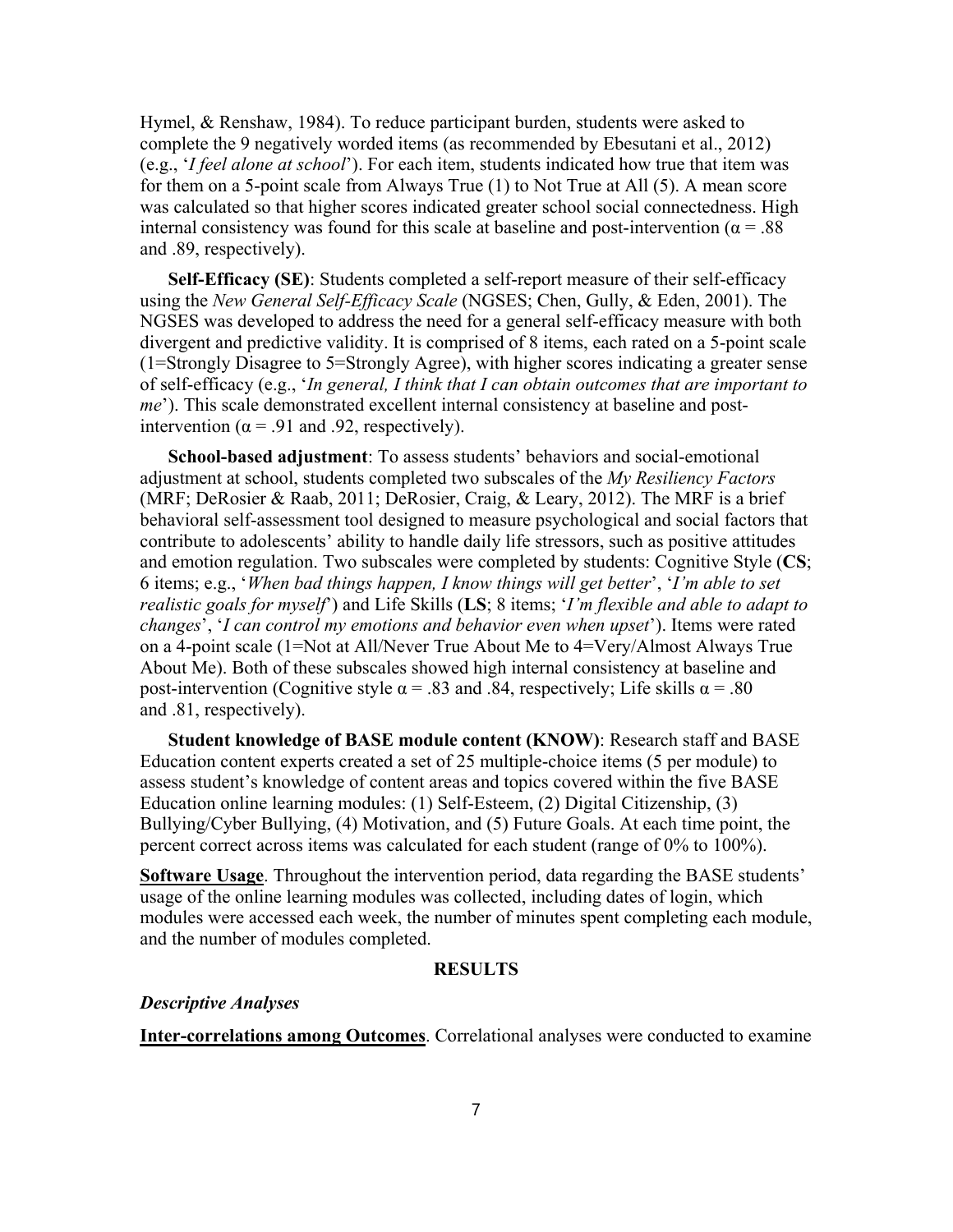the relations among the various outcome measures. First, student self-report ratings were examined at baseline (pre) and post-intervention time points. As **Table 3** displays, student reports at the two time points were significantly correlated for all measures (i.e., within-measure across-time correlations along the diagonal). Thus, as would be expected, there was consistency over time regarding students' self-perceptions for each area assessed. At baseline, all self-perception measures were moderately to strongly correlated with one another indicating students who reported more positive self-perceptions on one measure were more likely to report positive self-perceptions on the other measures (across-measure within-time correlations). This pattern of inter-correlations among selfperception outcomes was highly similar at each time point with a few exceptions. For example, student self-report regarding future aspirations and goals (FA) was correlated with school emotional engagement (SEE) and school social connectedness (SSC) at baseline, but not at post-intervention. And SSC was more strongly correlated with SEE at post-intervention than it was at pre-intervention.

|   | Table 3. Inter-correlations among student-report outcomes at pre- and post-intervention |                          |         |         |           |            |         |                        |             |
|---|-----------------------------------------------------------------------------------------|--------------------------|---------|---------|-----------|------------|---------|------------------------|-------------|
|   |                                                                                         | <b>Post-intervention</b> |         |         |           |            |         |                        |             |
|   | <b>Measure</b>                                                                          | <b>SEE</b>               | FA      | AM      | <b>SE</b> | <b>SSC</b> | LS      | $\overline{\text{CS}}$ | <b>KNOW</b> |
| B | <b>SEE</b>                                                                              | $.22*$                   | .08     | $.25**$ | $.25**$   | $.95**$    | $.22*$  | $.25**$                | $-.02$      |
| a | FA                                                                                      | $.37**$                  | $.40**$ | $.43**$ | $.49**$   | .09        | $.32**$ | $.30**$                | .11         |
| S | AM                                                                                      | $.52**$                  | $.45**$ | $.52**$ | $.54**$   | $.25**$    | $.50**$ | $.50**$                | .11         |
| e | <b>SE</b>                                                                               | $.46**$                  | $.50**$ | $.50**$ | $.50**$   | $.27**$    | $.56**$ | $.58**$                | .07         |
|   | <b>SSC</b>                                                                              | $.39**$                  | $.15*$  | $.32**$ | $.22*$    | $.65**$    | $.25**$ | $.28**$                | $-.04$      |
|   | LS                                                                                      | $.42**$                  | $.33**$ | $.53**$ | $.57**$   | $.29**$    | $.53**$ | $.76**$                | .00         |
| n | $\overline{\text{CS}}$                                                                  | $.34**$                  | $.35**$ | $.54**$ | $.59**$   | $.37**$    | $.78**$ | $.56**$                | .08         |
| e | <b>KNOW</b>                                                                             | .02                      | $-.02$  | .03     | $-.02$    | $-.07$     | .11     | .05                    | $.63**$     |

*Note*. \*p<.001; \*\*p<.0001; within-measure across-time correlations are presented in **bold** along the diagonal; across-measure within-time correlations are presented under the diagonal for baseline assessment and above the diagonal for post-intervention assessment; SEE=School Emotional Engagement, FA=Future Aspirations/Goals, AMS=Academic Motivation, SE=Self-efficacy, SSC=School Social Connectedness, LS=Life Skills, CS=Cognitive Style, and KNOW=Knowledge of BASE content.

Interestingly, while student knowledge showed consistency over time, BASE content knowledge was not significantly related to any student self-perception measure at either time point. Thus, students' perceptions of their own school-based adjustment did not differ as a function of their level of BASE content knowledge at the same time point (i.e., no concurrent relationship).

Second, **Table 4** shows inter-correlations among teacher-report outcome measures at each time point. Again, there was significant consistency in ratings for each subscale at the two time points (i.e., within-measure across-time correlations along the diagonal). In other words, students who were rated highly by teachers at baseline tended to be rated highly on that subscale at the second time point as well. The pattern of correlations across subscales was very similar for the two time points and indicated strong consistency across measures. Thus, students who received high ratings on one subscale were likely to be rated highly on the other teacher-report subscales as well. This association was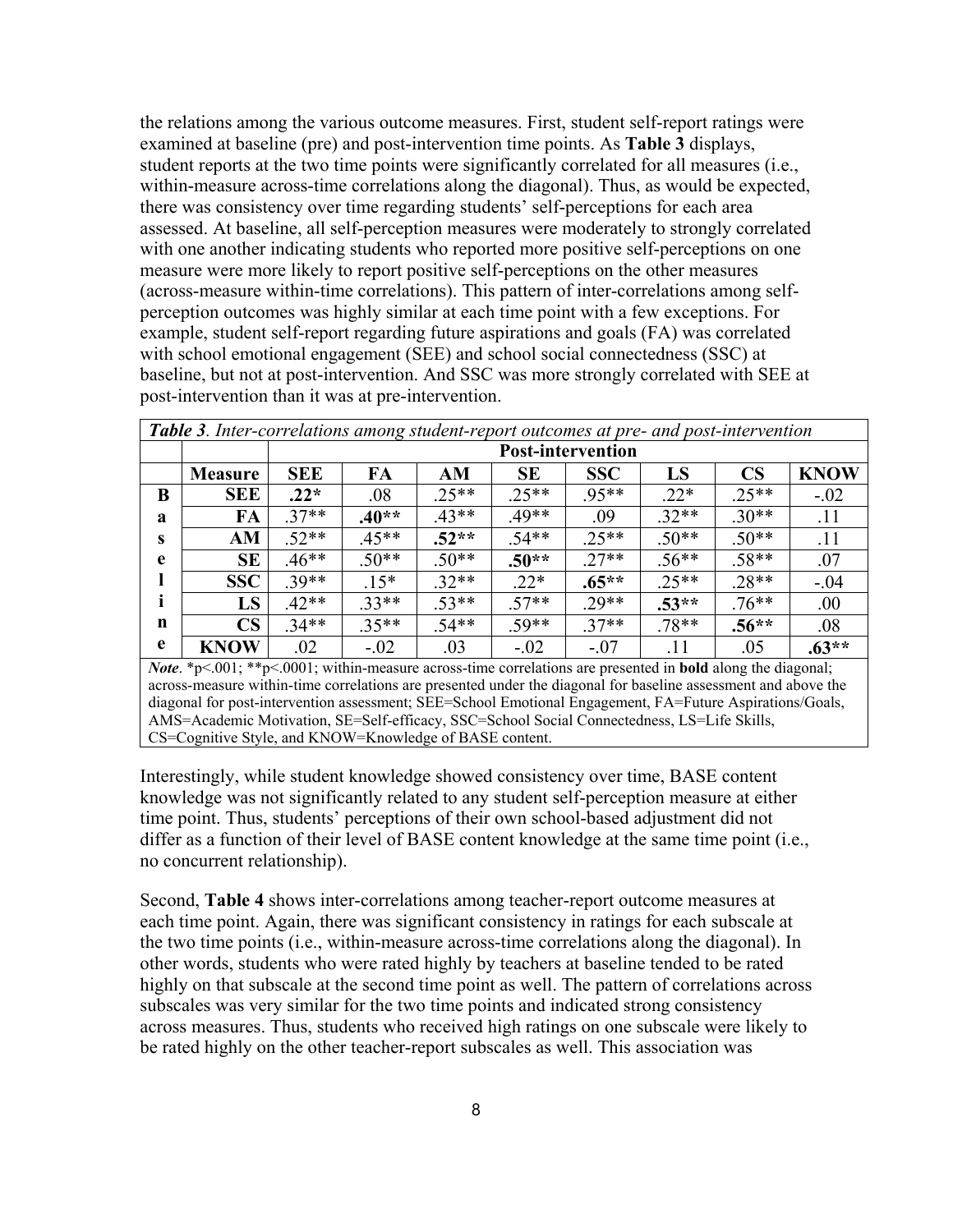particularly strong for the two engagement subscales, indicating these two subscales were largely redundant. Therefore, all subsequent analyses used the composite broadband scale for engagement rather than the two engagement subscales.

| Table 4. Inter-correlations among teacher-report outcomes at pre- and post-intervention |                                     |                          |          |           |          |
|-----------------------------------------------------------------------------------------|-------------------------------------|--------------------------|----------|-----------|----------|
|                                                                                         |                                     | <b>Post-intervention</b> |          |           |          |
|                                                                                         | <b>Measure</b>                      | BE                       | EE       | <b>BD</b> | ED       |
| B                                                                                       | <b>Behavioral Engagement (BE)</b>   | $.68**$                  | $.89**$  | $-79**$   | $-.58**$ |
| a<br>S                                                                                  | <b>Emotional Engagement (EE)</b>    | $.90**$                  | $.64**$  | $-.72**$  | $-.63**$ |
| el                                                                                      | <b>Behavioral Disaffection (BD)</b> | $-77**$                  | $-.71**$ | $.58**$   | $.73**$  |
| i                                                                                       | <b>Emotional Disaffection (ED)</b>  | $-.58**$                 | $-.59**$ | $.74**$   | $.55**$  |

*Note*. \*p<.001; \*\*p<.0001; within-measure across-time correlations are presented in **bold** along the diagonal; across-measure within-time correlations are presented under the diagonal for baseline assessment and above the diagonal for post-intervention assessment.

Third, we examined the degree to which student- and teacher-report measures were related to one another at each time point. As **Table 5** shows, there tended to be low agreement between teacher and student ratings, which is consistent with the literature (Achenbach, McConaughy, & Howell, 1987; Renk & Phares, 2004; Gresham, Elliott, Cook, Vance, & Kettler, 2010). Interestingly, in many instances, a given correlation was higher at post-intervention than at baseline. For example, teacher ratings of school engagement were not related to students' academic motivation (AMS) or future aspirations/goals (FA) at baseline, but these areas were significantly related at postintervention. It may be that teachers and students became more familiar with one another over time and therefore were more consistent in their perceptions at the second time point.

Interestingly, whereas knowledge scores showed no significant correlations with students' self-perceptions (see **Table 3**), correlations between teacher ratings and students' scores on the knowledge test were significant at both time points and were the highest of any teacher-student correlations. While the reason for this pattern of findings is unknown, it may be that students who scored higher on the knowledge assessment also tend to perform higher academically in general, and that teachers' ratings of students emotional and behavioral domains may be biased to some extent by their knowledge of students' academic performance more generally. Thus, students who do well academically may tend to score higher on the knowledge test **and** to be seen by teachers as more well-adjusted at school.

| <b>Table 5.</b> Correlations between student self-report and teacher-report outcome measures |                                                                 |                   |                  |  |  |  |
|----------------------------------------------------------------------------------------------|-----------------------------------------------------------------|-------------------|------------------|--|--|--|
| at pre- and post-intervention                                                                |                                                                 |                   |                  |  |  |  |
|                                                                                              | <b>Teacher-report Measure</b>                                   |                   |                  |  |  |  |
|                                                                                              | School                                                          | <b>Behavioral</b> | <b>Emotional</b> |  |  |  |
| <b>Student Self-report</b>                                                                   | <b>Engagement</b><br><b>Disaffection</b><br><b>Disaffection</b> |                   |                  |  |  |  |
| <b>Measure</b>                                                                               | (Pre/Post)                                                      | (Pre/Post)        | (Pre/Post)       |  |  |  |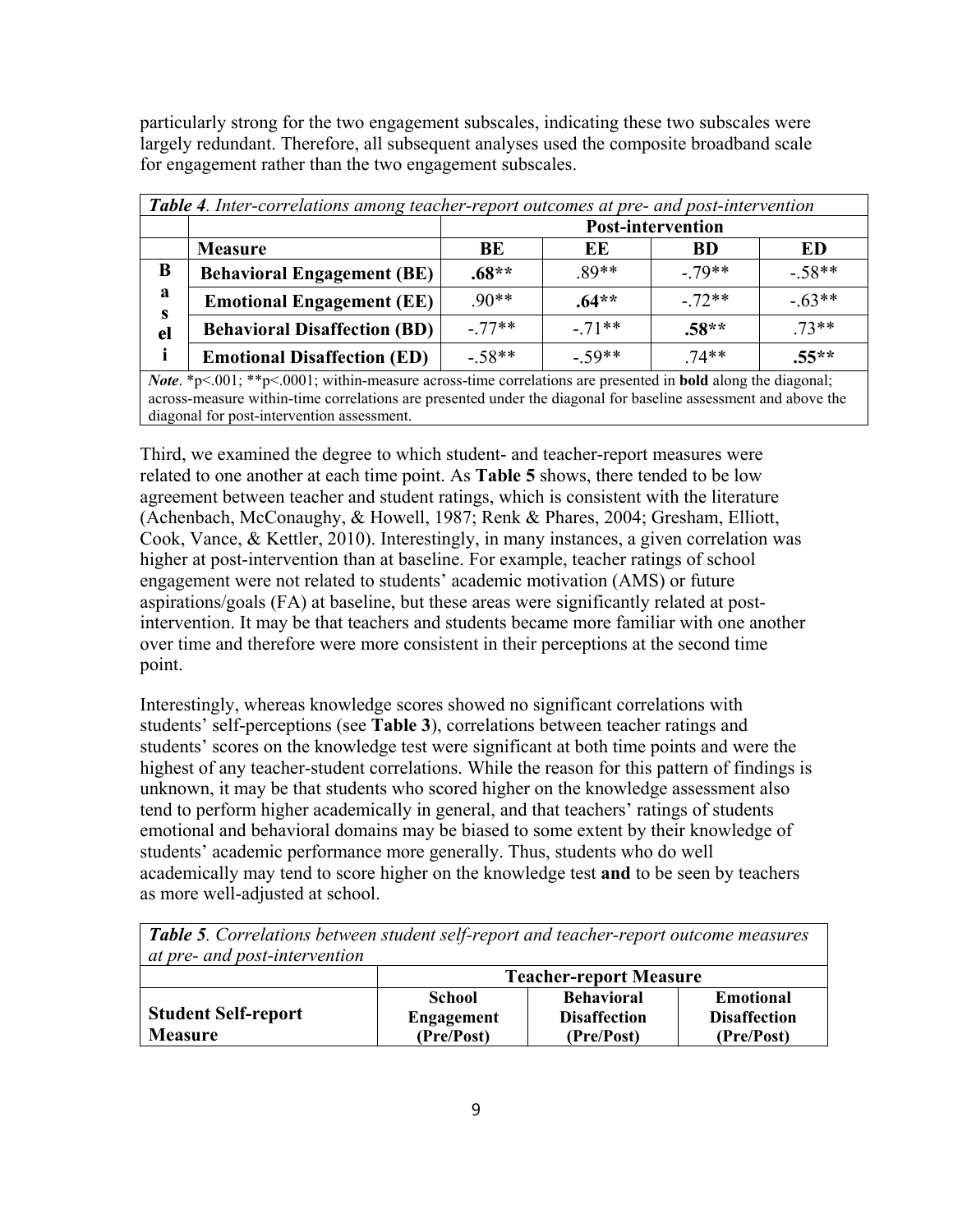| <b>School Emo. Engagement</b>      | $.14*/-01$      | $-.09 / .01$   | $-.10 / -.08$  |
|------------------------------------|-----------------|----------------|----------------|
| <b>Future Aspirations/Goals</b>    | $.10 / .15*$    | $-13*/-12*$    | $-.08/-12*$    |
| <b>Academic Motivation</b>         | $.09/0.16*$     | $-12*/-12*$    | $-.08 / -.15*$ |
| <b>Self-Efficacy</b>               | $.11 / .14*$    | $-.09/-.11$    | $-.07/-.16*$   |
| <b>School Social Connectedness</b> | $-.01 / .03$    | $.00 / -02$    | $-0.04$ /-.12* |
| <b>Life Skills</b>                 | $.15*/.12*$     | $-.12*/-.12*$  | $-.12*/-.12*$  |
| <b>Cognitive Style</b>             | .10 / .11       | $-.06 / -.11$  | $-.09/-.19*$   |
| <b>BASE Content Knowledge</b>      | $.26***/0.35**$ | $-.24**/-31**$ | $-.22**/-22**$ |
| <i>Note.</i> *p<.05; **p<.01.      |                 |                |                |

**Differences at Baseline**. Prior to investigating the impact of the BASE intervention for changes in student outcomes over time, we tested whether the two conditions (BASE vs. CO) differed at baseline and explored possible demographic differences. For each demographic variable (school, grade, gender, race, ethnicity), we conducted a Multivariate Analysis of Variance (MANOVA) with condition and demographic main effects as well as the two-way interaction (e.g., school by condition). There were no significant differences by condition (i.e., no significant multivariate main effect) for any outcome measure at pre-intervention. There were also no significant baseline main effects by school, race, or ethnicity. In other words, these groups were found to be statistically equivalent for each outcome measure before the BASE intervention period.

However, results indicated a multivariate main effect for grade  $(F<sub>(16, 554)</sub> = 2.32, p < .01)$ and for gender  $(F_{(8, 279)} = 2.70, p < .01)$ . The grade main effect was present at the univariate level for the student knowledge outcome ( $F_{(2, 284)} = 6.56$ ,  $p < .01$ ). Eighth grade students demonstrated significantly higher percent correct scores compared to 7<sup>th</sup> and 6<sup>th</sup> graders who were not significantly different from one another (46%, 40%, and 38%, on average respectively).

The gender main effect was present at the univariate level for student knowledge  $(F_{(1, 286)}$  $= 8.41$ , p  $\lt$  0.01) and the School Social Connectedness measure (F<sub>(1, 286)</sub> = 5.64, p  $\lt$  0.05). Females demonstrated higher percent correct scores for baseline knowledge of BASE content (44% and 39%, on average respectively). And males ( $M = 2.71$ , SD = .37) reported a higher level of school connectedness at baseline compared to females ( $M =$  $2.60, SD = .41$ ).

## *Intervention Condition Analyses*

**Overview**. We elected to implement a Multivariate Analysis of Covariance (MANCOVA) approach to test for intervention condition differences in student outcomes over time. Given the baseline imbalance by grade across conditions, MANCOVA was chosen rather than change scores in order to decrease the likelihood of biased effect estimates of mean differences (Fu & Holmer, 2015; Rosenberger & Lachin, 2002). MANCOVA adjusts each student's post-score for their baseline score before examining post-intervention mean differences across treatment conditions. For all analyses, when an effect was found to be significant at the multivariate level, univariate ANCOVAs were investigated to determine for which outcomes the effect held. Then, post-hoc mean comparison tests were conducted to determine the direction of effects across groups.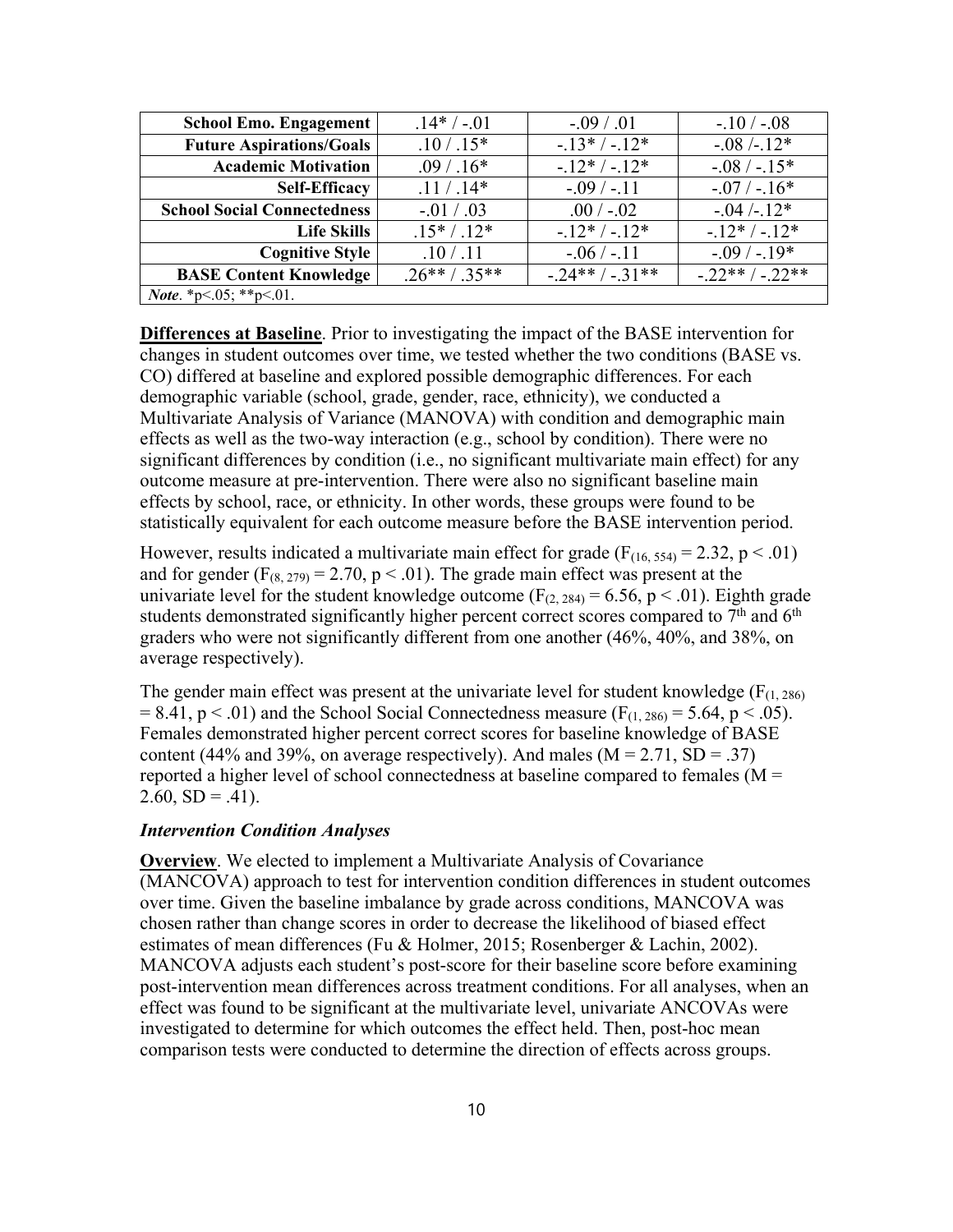Given use of MANCOVA, least squares means (LSM) are reported which are group means after having controlled for baseline scores (i.e., covariate). To aid interpretation, least squares means were standardized with the average set to zero for all outcomes.

**Condition effects**. A MANCOVA was conducted to test whether post-intervention student outcomes differed by condition (BASE vs. CO) after controlling for baseline scores. A significant multivariate main effect for condition was found  $(F_{(10,267)} = 1.98$ , p<.05). **Table 6** displays standardized LSMs, standard errors (STEs), univariate statistics, and partial eta-squared effect sizes for all student and teacher outcomes. The condition main effect was significant at the univariate level for BASE knowledge and teacherreported school engagement. Examination of LSMs revealed students in the BASE condition showed gains in knowledge over the intervention period whereas CO students showed a decline in percent correct on the student knowledge test. Similarly, teachers reported students in the BASE condition showed greater school engagement at postintervention whereas CO students showed a decline in this area, according to teachers.

| statistics, and effect sizes by condition for student and teacher outcomes |                                   |                                      |               |                                  |  |
|----------------------------------------------------------------------------|-----------------------------------|--------------------------------------|---------------|----------------------------------|--|
| <b>Student Self-</b>                                                       | <b>BASE Condition</b>             | <b>Control Condition</b>             |               | Partial eta-                     |  |
| report                                                                     | LSM (STE)                         | LSM (STE)                            | $F_{(1,276)}$ | squared $(\eta)$                 |  |
| School Emo.                                                                | .07(.08)                          | $-.08(.09)$                          | 1.59          | .01                              |  |
| Engagement                                                                 |                                   |                                      |               |                                  |  |
| Future                                                                     | $-.01(.08)$                       | .00(.09)                             | .00           | .00                              |  |
| Aspirations/Goals                                                          |                                   |                                      |               |                                  |  |
| Academic                                                                   | .00(.08)                          | $-.02(.09)$                          | .05           | .00                              |  |
| Motivation                                                                 |                                   |                                      |               |                                  |  |
| Self-Efficacy                                                              | .02(.08)                          | .02(.09)                             | 2.01          | .01                              |  |
| School Social                                                              | .06(.08)                          | $-.11(.09)$                          | .00           | .00                              |  |
| Connectedness                                                              |                                   |                                      |               |                                  |  |
| Life Skills                                                                | .05(.08)                          | $-.03(.09)$                          | .39           | .00.                             |  |
| Cognitive Style                                                            | .00(.08)                          | $-.03(.08)$                          | .02           | .00                              |  |
| <b>BASE</b> Content                                                        |                                   |                                      | $10.73**$     | .04                              |  |
| Knowledge                                                                  | .19(.08)                          | $-.20(.09)$                          |               |                                  |  |
| Teacher-report                                                             | <b>BASE Condition</b><br>LSM (SE) | <b>Control Condition</b><br>LSM (SE) | F(1,276)      | Partial eta-<br>squared $(\eta)$ |  |
| School                                                                     |                                   |                                      |               |                                  |  |
| Engagement                                                                 | .16(0.08)                         | $-.15(.09)$                          | $6.97*$       | .03                              |  |
| Behavioral                                                                 |                                   |                                      |               |                                  |  |
| Disaffection                                                               | $-.09(.08)$                       | .09(.09)                             | 2.13          | .01                              |  |
| Emotional                                                                  |                                   |                                      |               |                                  |  |
| Disaffection                                                               | $-.04(.08)$                       | .04(.09)                             | .43           | .00                              |  |
| Note. ** p<.01; significantly different conditions are signified in bold   |                                   |                                      |               |                                  |  |

*Table 6. Standardized least square means (LSM), standard errors (STE), ANCOVA F-*

**Condition by demographics**. In order to examine whether the impact of condition on student outcomes differed by demographic characteristics of students, we conducted separate MANCOVAs by gender, grade, and race/ethnicity. For race/ethnicity, we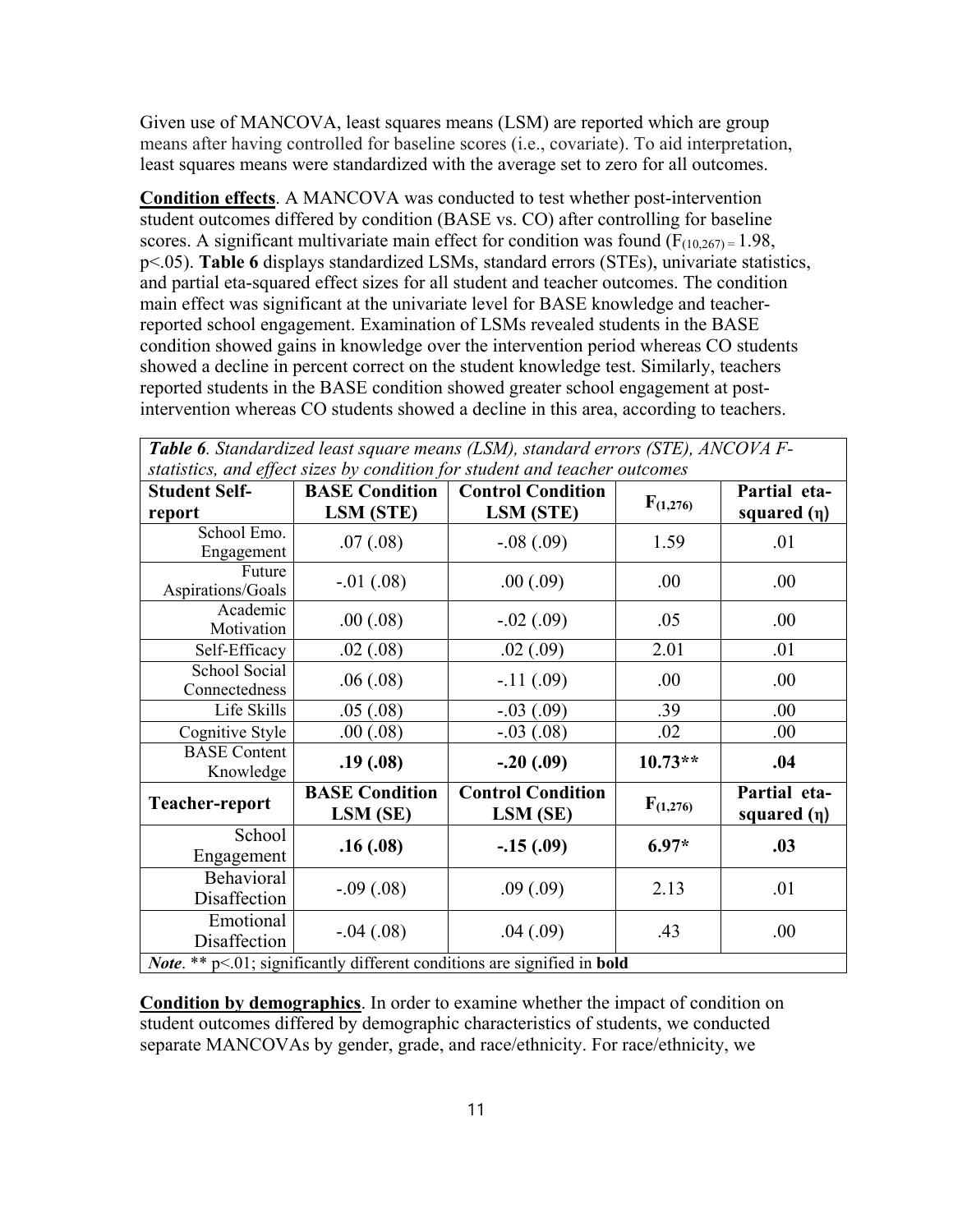categorized students as Hispanic/White ( $n = 105$ ), African-American ( $n = 131$ ), or Other sub-group (n = 52; e.g., Asian American, American Indian, Pacific Islander, multi-racial). In each MANCOVA, we included both main effects as well as the two-way interaction between condition and the demographic variable.

The MANCOVA for **gender** showed no significant main or interaction effect involving gender. However, the analysis for **grade** showed a significant multivariate main effect for grade ( $F_{(22,526)} = 1.59$ , p<.05) as well as a significant multivariate interaction effect for condition by grade ( $F_{(22,526)} = 2.00$ , p<.01). The grade main effect was significant at the univariate level for two outcomes: school emotional engagement (SEE;  $F_{(2,273)} = 3.60$ ,  $p<.05$ ) and self-efficacy (SE;  $F_{(2,273)} = 3.66$ ,  $p<.05$ ). Students in the 6<sup>th</sup> grade reported declining emotional engagement in school (LSM = -.20) whereas  $7<sup>th</sup>$  and  $8<sup>th</sup>$  graders reported slightly higher SEE at post-data collection (LSM = .11 and .11, respectively). For self-efficacy, students in the  $8<sup>th</sup>$  grade reported gains in self-efficacy (LSM = .19) whereas  $6<sup>th</sup>$  and  $7<sup>th</sup>$  graders did not (LSM = -.05 and -.18, respectively).

The **grade by condition** interaction effect held at the univariate level for school emotional engagement  $(F_{(2,273)} = 5.45, p<0.65)$  and teacher ratings of school engagement  $(F_{(2,273)} = 3.22, p<0.05)$  and emotional disaffection  $(F_{(2,273)} = 4.62, p<0.05)$ . For SEE, post-hoc examination of LSMs showed no condition differences for  $7<sup>th</sup>$  or  $8<sup>th</sup>$  grades, but  $6<sup>th</sup>$  grade students in the CO group reported significantly declines in emotional engagement in school (LSM = -.48) whereas  $6<sup>th</sup>$  grade students in the BASE condition reported modestly gains in SEE ( $LSM = .11$ ). For teacher-rated school engagement and emotional disaffection, there were no significant differences by condition for  $6<sup>th</sup>$  or  $7<sup>th</sup>$  graders. However, teachers reported  $8<sup>th</sup>$  grade students in the BASE condition showed significantly greater school engagement (LSM = .29) at post-intervention than did  $8<sup>th</sup>$ grade students in the CO condition (LSM = -41). Similarly,  $8<sup>th</sup>$  graders who completed the BASE intervention showed less emotional disaffection towards school at postintervention  $(LSM = -18)$  while students who did not participate in BASE showed worsening school emotional disaffection (LSM = .37).

The MANCOVA for **race/ethnicity** showed a significant multivariate main effect for race/ethnicity  $(F_{(22,526)} = 1.93, p<0.1)$  and a significant multivariate interaction effect for condition by race/ethnicity  $(F_{(22,526)} = 1.78, p<0.05)$ . The race/ethnicity main effect was significant at the univariate level for teacher-rated school engagement  $(F_{(2,273)} = 11.14$ ,  $p<.0001$ ) and teacher-rated behavioral disaffection ( $F<sub>(2,273)</sub> = 3.51$ ,  $p<.05$ ). According to teachers, African-American students showed lower school engagement and greater behavioral disaffection over time (LSM = -.28 and .17, respectively) compared to Hispanic/White  $(LSM = .22$  and  $-.12$ , respectively) or Other racial/ethnic sub-groups  $(LSM = .22$  and  $-.15$ , respectively).

The **race/ethnicity by condition** interaction was present at the univariate level for all student-report self-perception outcomes, except academic motivation: SEE ( $F_{(2,273)} = 5.61$ , p $\leq$ .01), FA (F<sub>(2,273)</sub> = 3.59, p $\leq$ .05), SSC (F<sub>(2,273)</sub> = 3.29, p $\leq$ .05), SE (F<sub>(2,273)</sub> = 6.57, p $\leq$ .01), LS  $(F_{(2,273)} = 9.34, p<0.001$ , and CS  $(F_{(2,273)} = 5.04, p<0.01)$ . Post-hoc mean comparisons revealed no significant differences by condition for the African-American or Other racial/ethnic subgroups. This interaction effect was due to particular gains being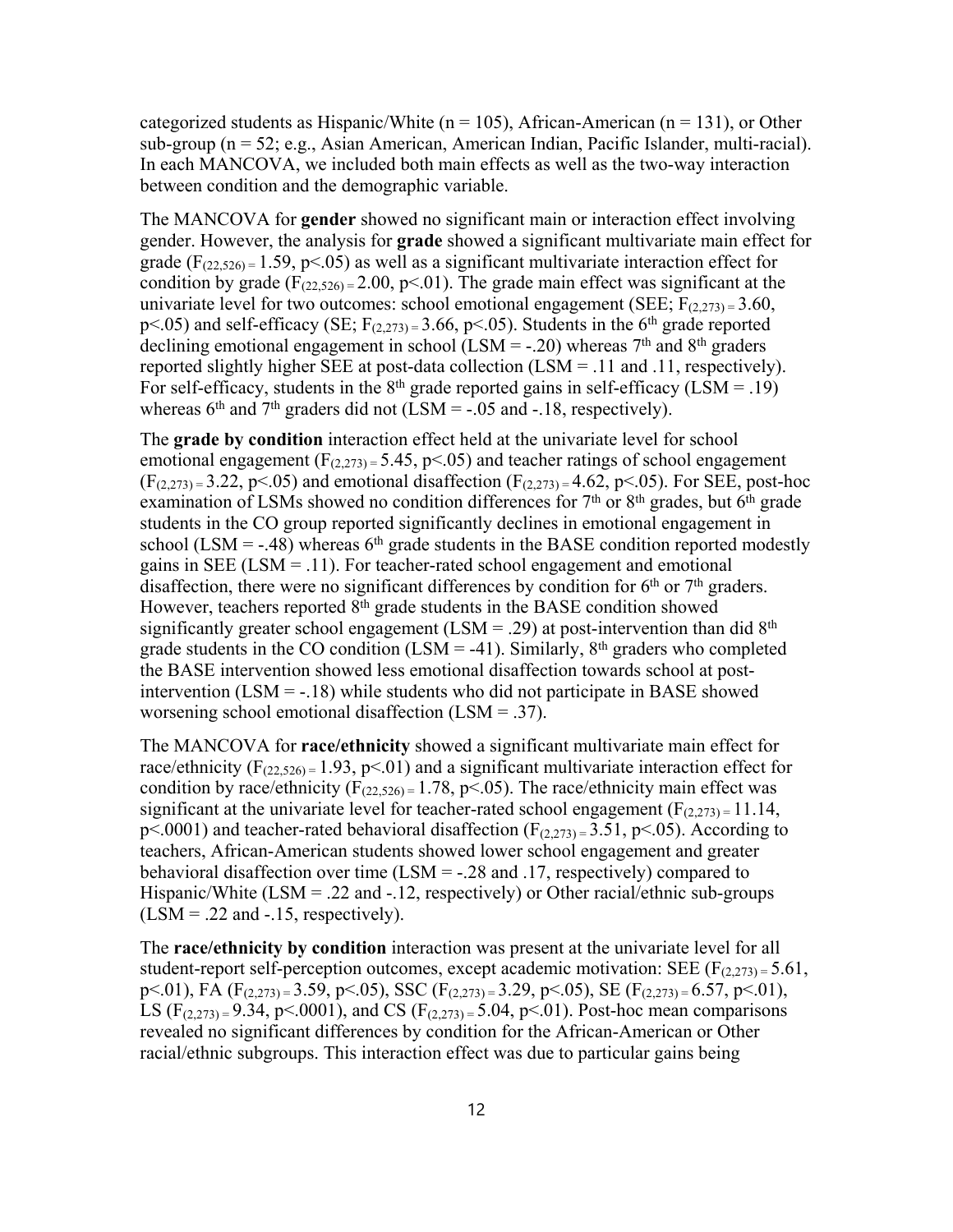demonstrated by the Hispanic students in the sample who participated in the BASE intervention. **Table 7** displays standardized LSMs, standard errors (STEs), and partial eta-squared effect sizes by condition for Hispanic students' self-perception outcomes. In all instances, Hispanic students in the BASE condition showed improvements in their self-perceptions whereas Hispanic students in the control condition showed declines in these areas over the study period. The impact of the BASE intervention was particularly strong for increasing Hispanic students' emotional engagement in school and life skills (e.g., emotion regulation, flexibility).

| <b>Student Self-report</b>         | <b>BASE Condition</b><br>LSM (STE) | <b>Control Condition</b><br>LSM (STE) | Partial eta-<br>squared $(\eta)$ |
|------------------------------------|------------------------------------|---------------------------------------|----------------------------------|
| School Emo. Engagement             | .35(.12)                           | $-.27(.14)$                           | .11                              |
| Future Aspirations/Goals           | .23(.12)                           | $-17(0.14)$                           | .04                              |
| <b>Academic Motivation</b>         | .21(.12)                           | $-.11(.15)$                           | .03                              |
| Self-Efficacy                      | .24(.12)                           | $-.27(.16)$                           | .07                              |
| <b>School Social Connectedness</b> | .25(.11)                           | $-.26(.13)$                           | .08                              |
| Life Skills                        | .31(.13)                           | $-.40(.15)$                           | .11                              |
| Cognitive Skills                   | .24(.12)                           | $-.28(.14)$                           | .07                              |

*Table 7. Standardized least square means (LSM), standard errors (STE), and effect sizes by* 

### *Intervention Dosage Analyses*

**BASE usage**. Given implementation of the BASE intervention was largely self-paced and self-directed by the students themselves, there was variation with regard to the amount (or dosage) students actually received over the course of the 5-week intervention period. Of the 155 students assigned to BASE, only 12 (7%) did not complete all five of the assigned modules. On average, students engaged in the BASE intervention for a total of 200 minutes  $(SD = 88)$  with a range of 48 minutes to 786 minutes. For each of the five modules, on average, students spent 39 minutes  $(SD = 22)$  on the Self-esteem module, 54 minutes  $(SD = 28)$  on the Digital Citizenship module, 39 minutes  $(SD = 23)$  on the Bullying module, 31 minutes (SD = 22) on the Motivation module, and 37 minutes (SD = 24) on the Future Goals module.

**Demographic differences in BASE usage**. We examined whether dosage (i.e., number of minutes spent engaging in BASE modules) varied by any demographic variable. We conducted an Analysis of Variance (ANOVA) with school, grade, gender, and race/ethnicity predicting BASE dosage. The ANOVA revealed no significant differences in dosage by school or racial/ethnic sub-group. However, a significant main effect was found for **grade** ( $F_{(2,148)} = 3.38$ ,  $p<0.05$ ) and for **gender** ( $F_{(1,148)} = 4.88$ ,  $p<0.05$ ). Post-hoc mean comparisons revealed 6<sup>th</sup> grade students engaged in the BASE intervention to a significantly greater extent (223 minutes on average;  $SD = 83$ ) than did either 7<sup>th</sup> or 8<sup>th</sup> graders (7<sup>th</sup>: mean = 177 minutes, SD = 58; 8<sup>th</sup>: mean = 202 minutes, SD = 100) who were not significantly different from one another. With regard to gender, females spend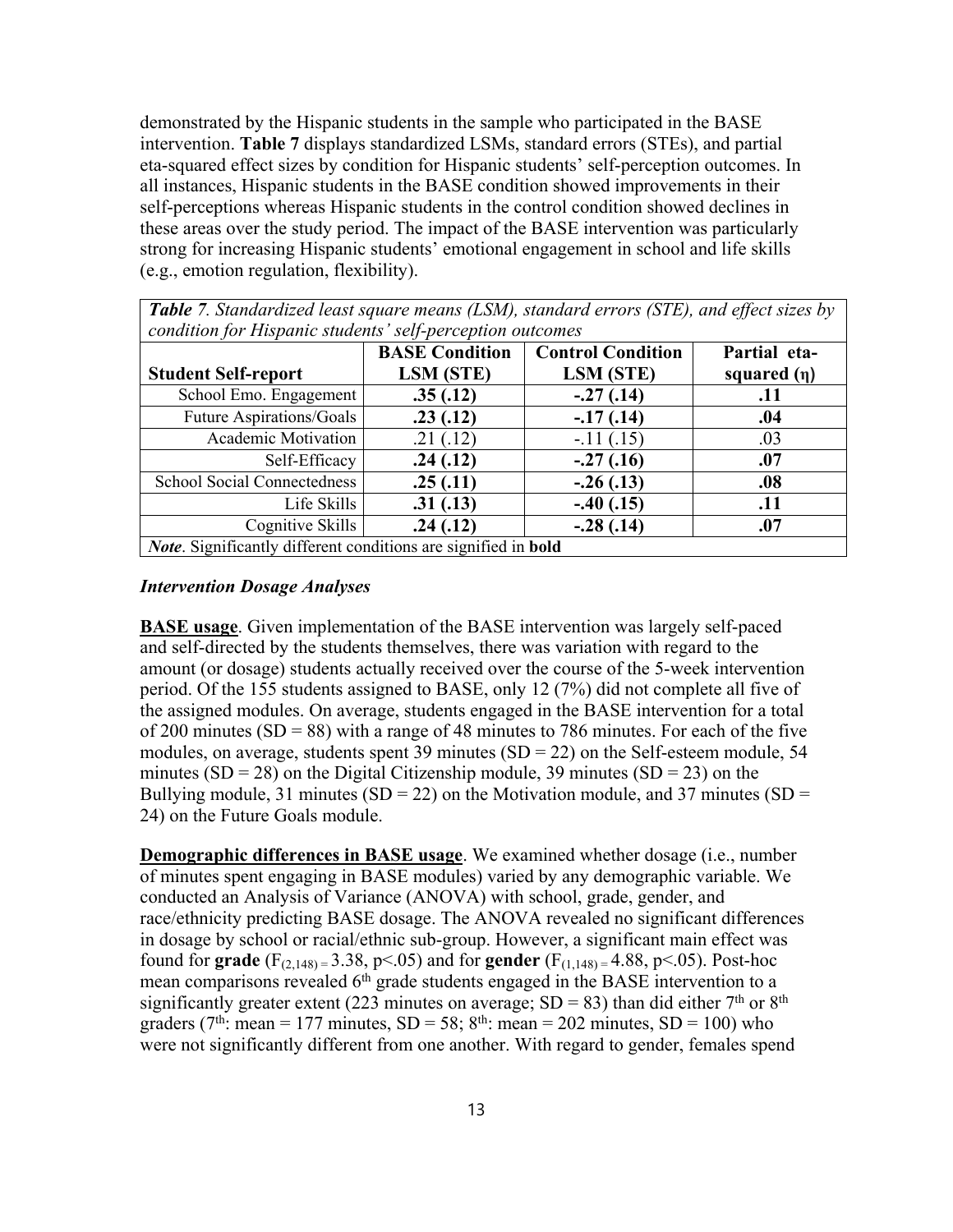significantly longer engaging in the BASE intervention than did males ( $M = 218$ , SD = 101 for females vs.  $M = 187$ ,  $SD = 69$  for males).

**Relation between BASE dosage and student outcomes**. Based on the implementation science literature (Durlak, et al., 2011; Donkin, et al, 2011; Durlak & DuPre, 2008; Berkel, et al. 2011; Ritterband, et al. 2009; Bennett & Glascow, 2009), we would expect greater usage of the BASE online learning modules to positively impact student outcomes. To test this hypothesis, we examined the correlation between time spent engaging in the BASE intervention and the least square mean scores for student outcomes (i.e., post-means controlling for baseline means). As the correlations in **Table 8** show, spending more time engaged in the BASE intervention modules was associated with significant gains in BASE content knowledge as well as significant improvements in students' self-efficacy and their belief that school engagement is important for achieving future goals and success.

| <b>Table 8.</b> Correlations between BASE intervention                     |                 |  |  |  |
|----------------------------------------------------------------------------|-----------------|--|--|--|
| dosage and student outcomes                                                |                 |  |  |  |
| <b>Student Self-report</b>                                                 | Correlation (r) |  |  |  |
| School Emo. Engagement                                                     | .00             |  |  |  |
| <b>Future Aspirations/Goals</b>                                            | $.23**$         |  |  |  |
| <b>Academic Motivation</b>                                                 | .09             |  |  |  |
| Self-Efficacy                                                              | $.25**$         |  |  |  |
| <b>School Social Connectedness</b>                                         | .07             |  |  |  |
| Life Skills                                                                | .06             |  |  |  |
| Cognitive Style                                                            | .12             |  |  |  |
| <b>BASE Content Knowledge</b>                                              | $.16*$          |  |  |  |
| <b>Teacher-report</b>                                                      | Correlation (r) |  |  |  |
| School Engagement                                                          | $-.06$          |  |  |  |
| <b>Behavioral Disaffection</b>                                             | .04             |  |  |  |
| <b>Emotional Disaffection</b>                                              | $-.01$          |  |  |  |
| <i>Note.</i> *p<.05; **p<.01; significant correlations are <b>bolded</b> . |                 |  |  |  |

### **CONCLUSIONS**

This paper presents data from a randomized trial investigating the impacts of participation in the BASE Education web-based SEL skills building program (BASE) with 6<sup>th</sup> through 8<sup>th</sup> grade students. The BASE intervention for this study was comprised of five online learning modules (Self-Esteem, Digital Citizenship, Bullying/Cyber Bullying, Motivation, and Future Goals) which were selected as a sampling of foundational and highly relevant social emotional learning topics for this age group, and due to their instructional alignment to empirically derived social-emotional competency frameworks, including that of the Center for Academic and Social Emotional Learning (CASEL). Students completed the online BASE intervention independently in a selfpaced fashion over a 5-week period, engaging with the software for approximately 40 minutes per week on average. The intervention was implemented universally with all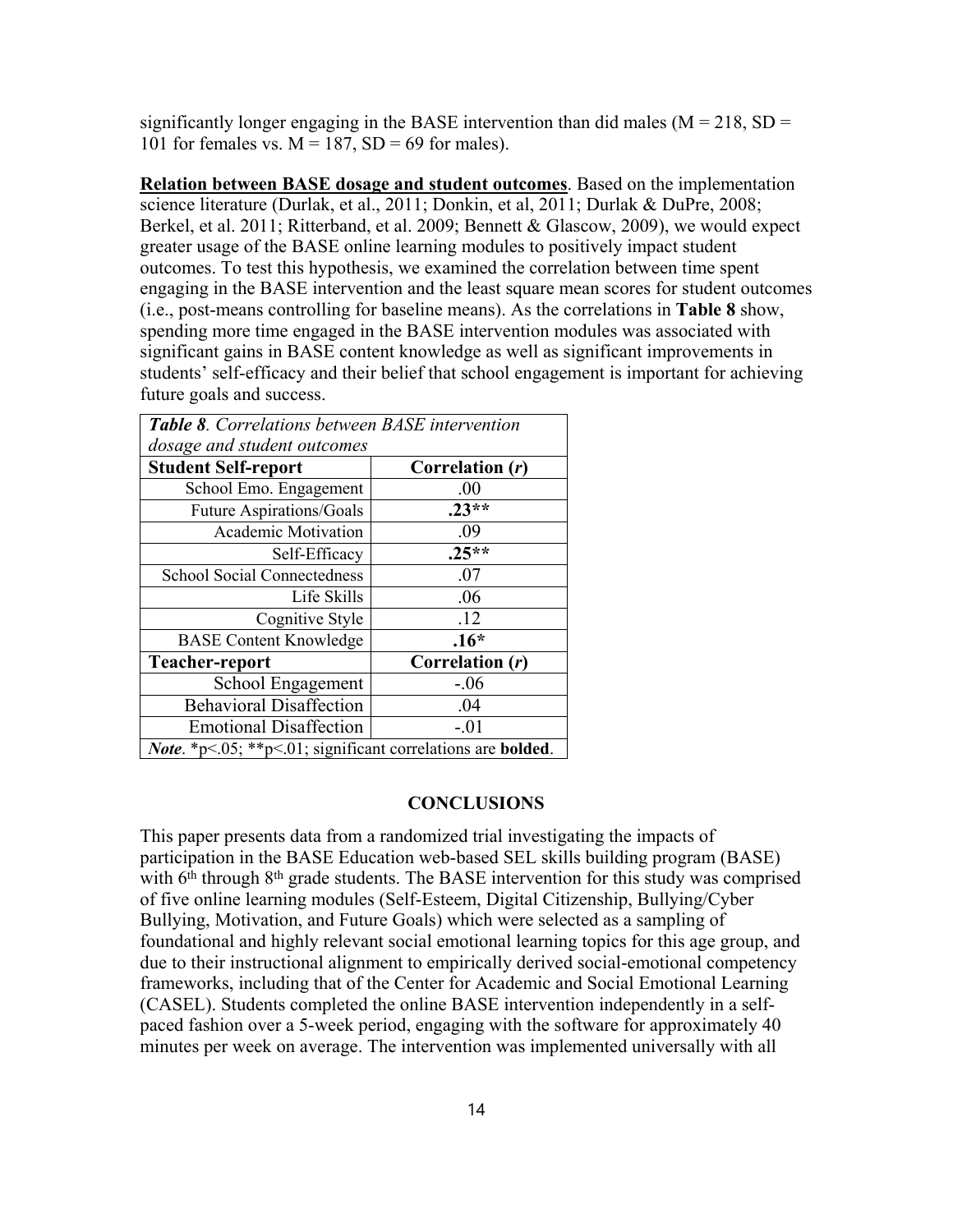students in homeroom and academic advisory classrooms. The impact of participation in BASE over time was examined using a randomized design where approximately half of students were in wait-list control classrooms and half were in treatment (BASE) classrooms.

A systematic series of analyses were conducted to examine the impact of participation in BASE on students' school-based adjustment according to both the students themselves and their teachers. A parallel set of outcome measures was collected prior to (pre) and following (post) student participation in BASE. Student self-report measures of schoolbased adjustment (i.e., student self-perception measures) were administered, as well as an assessment of students' knowledge of content covered in the assigned BASE modules. Teachers completed surveys to assess their students' school engagement and behavioral and emotional school-based adjustment.

As expected, pre-post scores for each measure were significantly correlated with one another, indicating significant consistency in each area across time. This is not surprising given the short timeframe for the study of 5-weeks. In order to examine the impact of participating in BASE, above and beyond this developmental consistency in each outcome area, we conducted a analyses of covariance which examined outcomes at postintervention, after controlling for students' pre-intervention scores.

Across the student population, there was evidence that the BASE intervention resulted in significant increase in **content knowledge** for students from pre- to post- time points. In other words, as would be expected students' social emotional literacy increase significantly as a function of exposure to the instructional content presented in the BASE modules. Further, the more students engaged with the BASE instructional content (i.e., intervention dosage), the greater their gains in social emotional content knowledge.

There was also an overall main effect indicating that participation in BASE resulted in significantly greater **school engagement**. Specifically, teachers reported students who completed BASE Modules showed significantly higher engagement in school at postintervention, compared to students who were not exposed to BASE (i.e., students in control classrooms). Thus, students in BASE classrooms were seen by teachers as exhibiting behaviors indicative of greater school engagement, such as working hard and being enthusiastic at school. Further, analyses by grade sub-groups revealed the positive impact of BASE on school engagement was particularly pronounced for  $6<sup>th</sup>$  and  $8<sup>th</sup>$  grade students. Teachers reported  $8<sup>th</sup>$  graders in the BASE condition showed significantly higher engagement and lower emotional disaffection at school at post-intervention, compared to students who did not participate in BASE. In addition,  $6<sup>th</sup>$  grade students who did not participate in BASE showed significant declines in their self-reported feelings of interest in, enjoyment with, and value of school learning whereas 6th grade students in the BASE condition did not show this decline (indicating an inoculation effect for BASE).

A unique feature of this study was the particularly large Hispanic student representation in the sample. This feature afforded the ability to investigate racial/ethnic sub-group differences for the BASE intervention. And these analyses revealed the significantly positive impact of participation in the BASE modules for Hispanic **students' self-**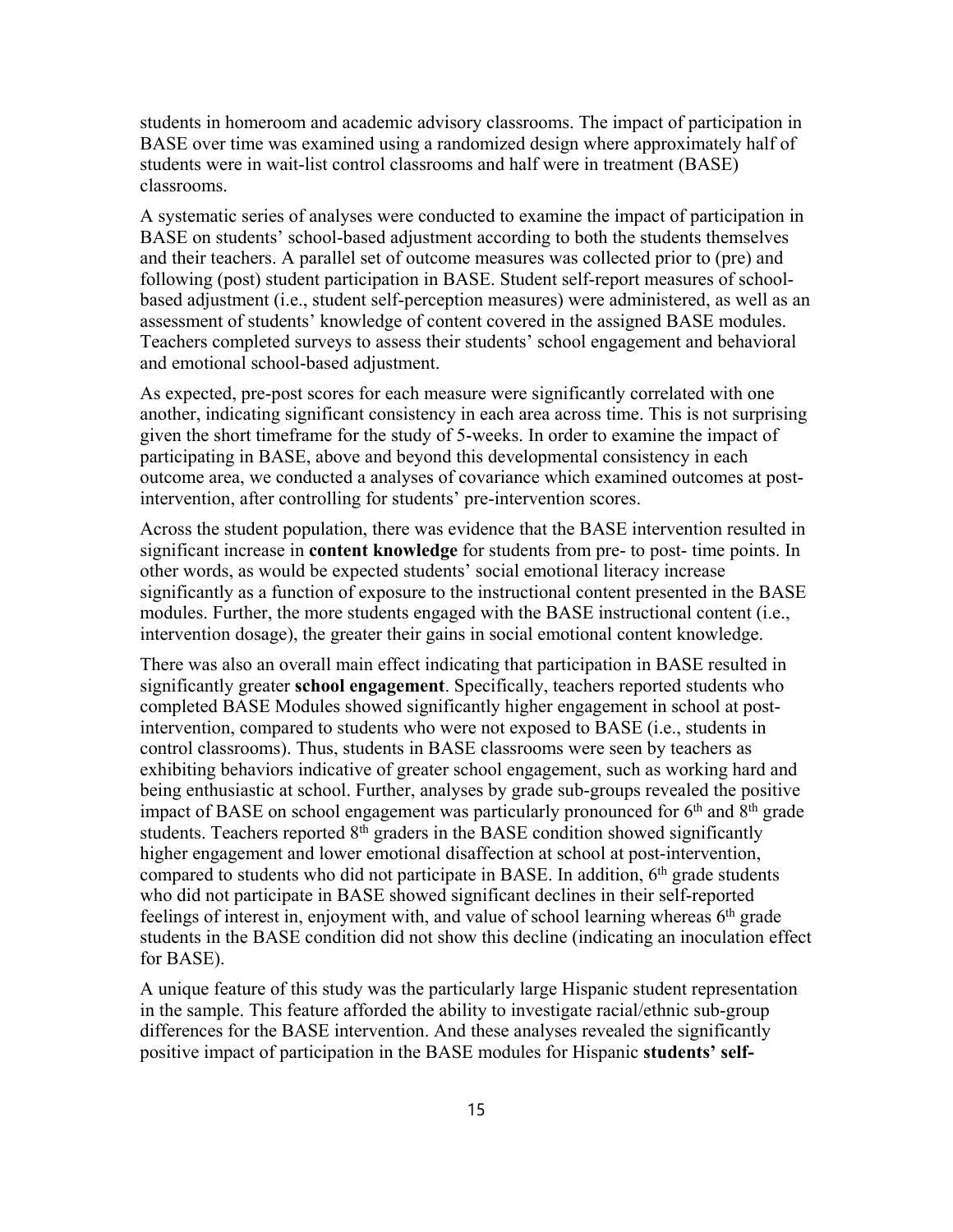**perceptions**. In all instances (except academic motivation), student self-report outcomes of their social emotional and behavioral adjustment at school showed significant improvements for Hispanic students in the BASE condition whereas Hispanic students in the control condition showed declines in each of these areas over the study period. There is evidence in the literature that mental health and emotional concerns are less openly discussed within Hispanic cultures. It may be that Hispanic students have less exposure to the social emotional content presented in the BASE modules such that the learning experience is particularly impactful for these students.

Importantly, the significant findings from this initial evaluation of BASE are remarkable given the brief intervention period and relatively limited exposure students had to the BASE instructional content. Logistical restrictions within our participating schools limited the possible length of the intervention period. While we selected five foundational BASE modules for the purposes of this study, the potential of the intervention offers more than 30 instructional modules covering a wide array of social emotional and behavioral health topics. Consistent with other studies that have shown intervention exposure to be significantly related to outcomes, there was evidence from this study that greater exposure to the BASE instructional content over the intervention period (i.e., more minutes of engagement in the modules) resulted in greater gains in selfefficacy and positive future aspirations and goals for participating students, in addition to greater content knowledge. We would expect longer exposure to BASE and exposure to additional BASE modules would result in even greater benefits for students.

## **CITATIONS**

- ⦁ Hishinuma, E. S., Chang, J. Y., McArdle, J. J., & Hamagami, F. (2012). Potential causal relationship between depressive symptoms and academic achievement in the Hawaiian high schools health survey using contemporary longitudinal latent variable change models. *Developmental Psychology*, *48*(5), 1327-1342.
- ⦁ Weidman, A. C., Augustine, A. A., Murayama, K., & Elliot, A. J. (2015). Internalizing symptomatology and academic achievement: Bi-directional prospective relations in adolescence. *Journal of Research In Personality*, *58*106-114.
- ⦁ Carnegie Council on Adolescent Development. Task Force on Education of Young Adolescents. (1989). *Turning points: preparing American youth for the 21st century: the report of the Task Force on Education of Young Adolescents*. Washington, DC: Carnegie Council on Adolescent Development.
- ⦁ Rones, M., & Hoagwood, K. (2000). School-based mental health services: A research review. *Clinical child and family psychology review*, *3*(4), 223-241.
- ⦁ Townsend, L., Musci, R., Stuart, E., Ruble, A., Beaudry, M. B., Schweizer, B.,...& Wilcox, H. (2017). The association of school climate, depression literacy, and mental health stigma among high school students. *Journal of school health*, *87*(8), 567-574.
- ⦁ Tomyn, J. D., Fuller-Tyszkiewicz, M., Richardson, B., & Colla, L. (2016). A comprehensive evaluation of a universal school-based depression prevention program for adolescents. *Journal of Abnormal Child Psychology*, *44*(8), 1621-1633.
- ⦁ Wellborn, J. G. (1991). *Engaged and disaffected action: The conceptualization and*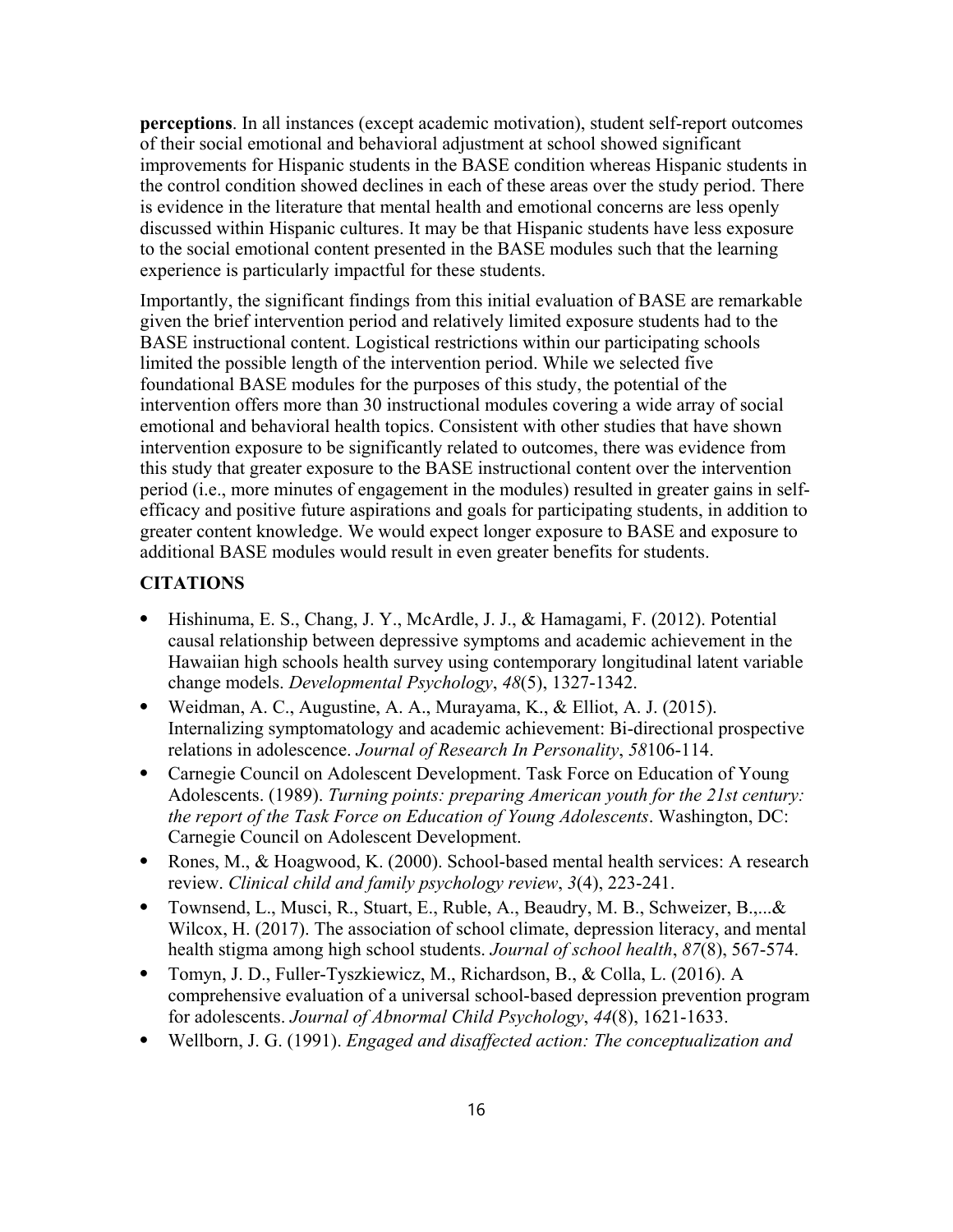*measurement of motivation in the academic domain*. Unpublished doctoral dissertation, University of Rochester, New York.

- ⦁ Skinner, E. A., Kindermann, T. A., & Furrer, C. J. (2009). A motivational perspective on engagement and disaffection: Conceptualization and assessment of children's behavioral and emotional participation in academic activities in the classroom. *Educational and Psychological Measurement*, *69*(3), 493-525.
- Wang, M. T., Willett, J. B., & Eccles, J. S. (2011). The assessment of school engagement: Examining dimensionality and measurement invariance across gender and race/ethnicity. Journal of School Psychology, 49, 465–480. doi:10.1016/j.jsp.2011.04.001
- ⦁ Appleton, J., Christenson, S.L., Kim, D., & Reschly, A. (2006). Measuring cognitive and psychological engagement: Validation of the Student Engagement Instrument*. Journal of School Psychology, 44,* 427-445.
- ⦁ Vallerand, R. J., Pelletier, L. G., Blais, M. R., Briere, N. M., Senecal, C., & Vallieres, E. F. (1992). The Academic Motivation Scale: A Measure of Intrinsic, Extrinsic, and Amotivation in Education. *Educational and Psychological Measurement*, *52*(4), 1003–1017. https://doi.org/10.1177/0013164492052004025
- ⦁ Asher, S. R., Hymel, S., & Renshaw, P. D. (1984). Loneliness in children. *Child development*, 1456-1464.
- ⦁ Ebesutani, C., Drescher, C. F., Reise, S. P., Heiden, L., Hight, T. L., Damon, J. D., & Young, J. (2012). The loneliness questionnaire–short version: An evaluation of reverse-worded and non-reverse-worded items via item response theory. *Journal of Personality Assessment*, *94*(4), 427-437.
- ⦁ Chen, G., Gully, S. M., & Eden, D. (2001). Validation of a New General Self-Efficacy Scale. *Organizational Research Methods*, *4*(1), 62–83. https://doi.org/10.1177/109442810141004
- ⦁ DeRosier, M. E., & Raab, L. H. (2011). *SCoRE: Student curriculum on resilience education*. Cary, NC: 3-C Institute for Social Development.
- ⦁ DeRosier, M. E., Craig, A. B., & Leary, K. A. (2012). *Resilience during students' transition to college: Towards a measure of four key resilience factors*. Tampa, FL: Society for Research in Child Development: Transitions from Adolescence to Adulthood.
- ⦁ Achenbach, T., McConaughy, S., & Howell, C. (1987). Child/adolescent behavioral and emotional problems: Implications of cross-informant correlations for situational specificity. Psychological Bulletin, iOi, 213- 232.
- Renk, K., & Phares, V. (2004). Cross-informant ratings of social competence in children and adolescents. Clinical Psychology Review, 24, 239-254.
- ⦁ Gresham, F. M., Elliott, S. N., Cook, C. R., Vance, M. J., & Kettler, R. (2010). Crossinformant agreement for ratings for social skill and problem behavior ratings: An investigation of the Social Skills Improvement System—Rating Scales. *Psychological assessment*, *22*(1), 157.
- ⦁ Fu R, Holmer HK. Change Score or Followup Score? An Empirical Evaluation of the